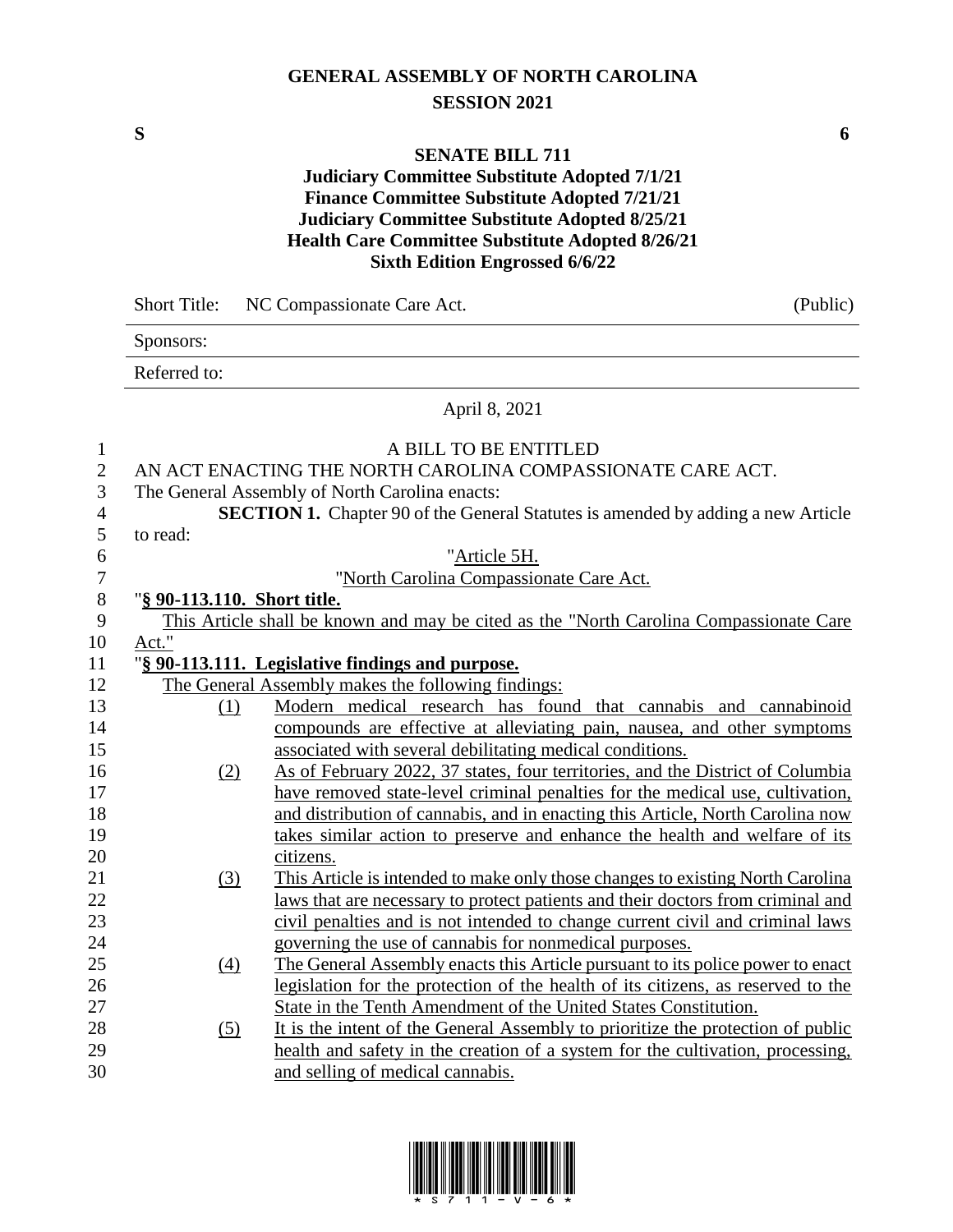|                             | <b>General Assembly Of North Carolina</b>                                                                                                                                                          | <b>Session 2021</b>                                                                                                                                    |
|-----------------------------|----------------------------------------------------------------------------------------------------------------------------------------------------------------------------------------------------|--------------------------------------------------------------------------------------------------------------------------------------------------------|
| (6)                         |                                                                                                                                                                                                    | It is the intent of the General Assembly that the regulatory system created by                                                                         |
|                             |                                                                                                                                                                                                    | this Article be nimble and able to respond quickly to changes in the                                                                                   |
|                             | rapidly-evolving cannabis industry.                                                                                                                                                                |                                                                                                                                                        |
| "§ 90-113.112. Definitions. |                                                                                                                                                                                                    |                                                                                                                                                        |
|                             | The following definitions apply in this Article:                                                                                                                                                   |                                                                                                                                                        |
| $\Omega$                    |                                                                                                                                                                                                    | Adequate supply. – An amount of usable cannabis derived solely from an                                                                                 |
|                             |                                                                                                                                                                                                    | intrastate source that is possessed by a qualified patient, or collectively                                                                            |
|                             |                                                                                                                                                                                                    | possessed by a qualified patient and the qualified patient's designated                                                                                |
|                             |                                                                                                                                                                                                    | caregiver, in an amount that does not exceed what is reasonably necessary to                                                                           |
|                             |                                                                                                                                                                                                    | assure the uninterrupted availability of cannabis for a period of 30 days, in any                                                                      |
|                             |                                                                                                                                                                                                    | form recommended by the qualified patient's physician for the purpose of                                                                               |
|                             |                                                                                                                                                                                                    | alleviating the symptoms or effects of the qualified patient's debilitating                                                                            |
|                             | medical condition.                                                                                                                                                                                 |                                                                                                                                                        |
| (2)                         |                                                                                                                                                                                                    | Advisory Board. – The Compassionate Use Advisory Board established in                                                                                  |
|                             | G.S. 90-113.113.                                                                                                                                                                                   |                                                                                                                                                        |
|                             |                                                                                                                                                                                                    | Bona fide physician-patient relationship. $- A$ treatment relationship between                                                                         |
| (3)                         |                                                                                                                                                                                                    | a physician and a patient in which the physician has completed a full                                                                                  |
|                             |                                                                                                                                                                                                    | assessment of the patient's medical history, including checking the patient's                                                                          |
|                             |                                                                                                                                                                                                    |                                                                                                                                                        |
|                             |                                                                                                                                                                                                    | prescription history in the Controlled Substances Reporting System, and<br>current medical condition, including an in-person physical examination, and |
|                             |                                                                                                                                                                                                    | the physician is available or offers to provide follow-up care and treatment to                                                                        |
|                             |                                                                                                                                                                                                    | the patient, including patient examinations, to determine the efficacy of the                                                                          |
|                             |                                                                                                                                                                                                    |                                                                                                                                                        |
|                             |                                                                                                                                                                                                    | use of cannabis as a treatment for the patient's medical condition.                                                                                    |
| <u>(4)</u>                  |                                                                                                                                                                                                    | Cannabis. - Marijuana as defined in G.S. 90-87(16).                                                                                                    |
| (5)                         |                                                                                                                                                                                                    | Cannabis-infused product. $-A$ product infused with cannabis that is intended                                                                          |
|                             |                                                                                                                                                                                                    | for use or consumption other than by inhalation, smoking, or vaping. The term                                                                          |
|                             |                                                                                                                                                                                                    | includes a tablet, a capsule, a concentrated liquid or viscous oil, a liquid                                                                           |
|                             |                                                                                                                                                                                                    | suspension, a topical preparation, a transdermal preparation, a sublingual                                                                             |
|                             |                                                                                                                                                                                                    | preparation, a gelatinous cube, a gelatinous rectangular cuboid, a lozenge in a<br>cube or rectangular cuboid shape, a resin, or a wax.                |
| (6)                         |                                                                                                                                                                                                    |                                                                                                                                                        |
|                             |                                                                                                                                                                                                    | Commission. - The Medical Cannabis Production Commission established in                                                                                |
|                             | G.S. 90-113.118.                                                                                                                                                                                   |                                                                                                                                                        |
| (7)                         |                                                                                                                                                                                                    | Debilitating medical condition. $-A$ diagnosis of one or more of the following                                                                         |
|                             |                                                                                                                                                                                                    | for which a physician provides a written certification:                                                                                                |
|                             | Cancer.<br><u>a.</u>                                                                                                                                                                               |                                                                                                                                                        |
|                             | <u>b.</u><br>Epilepsy.                                                                                                                                                                             |                                                                                                                                                        |
|                             |                                                                                                                                                                                                    | Positive status for human immunodeficiency virus (HIV).                                                                                                |
|                             | $\underline{\underline{c}}$ .<br>$\underline{\underline{d}}$ .<br>$\underline{\underline{e}}$ .<br>$\underline{\underline{f}}$ .<br>$\underline{\underline{h}}$ .<br>$\underline{\underline{h}}$ . | Acquired immune deficiency syndrome (AIDS).                                                                                                            |
|                             |                                                                                                                                                                                                    | Amyotrophic lateral sclerosis (ALS).                                                                                                                   |
|                             | Crohn's disease.                                                                                                                                                                                   |                                                                                                                                                        |
|                             | Sickle cell anemia.                                                                                                                                                                                |                                                                                                                                                        |
|                             | Parkinson's disease.                                                                                                                                                                               |                                                                                                                                                        |
|                             |                                                                                                                                                                                                    | Post-traumatic stress disorder, subject to evidence that an applicant                                                                                  |
|                             |                                                                                                                                                                                                    | experienced one or more traumatic events. Acceptable evidence shall                                                                                    |
|                             |                                                                                                                                                                                                    | include, but is not limited to, proof of military service in an active                                                                                 |
|                             |                                                                                                                                                                                                    | combat zone, that the person was the victim of a violent or sexual                                                                                     |
|                             |                                                                                                                                                                                                    | crime, or that the person was a first responder. Details of the trauma                                                                                 |
|                             | shall not be required.                                                                                                                                                                             |                                                                                                                                                        |
|                             | Multiple sclerosis.<br>j.                                                                                                                                                                          |                                                                                                                                                        |
|                             | k.                                                                                                                                                                                                 | Cachexia or wasting syndrome.                                                                                                                          |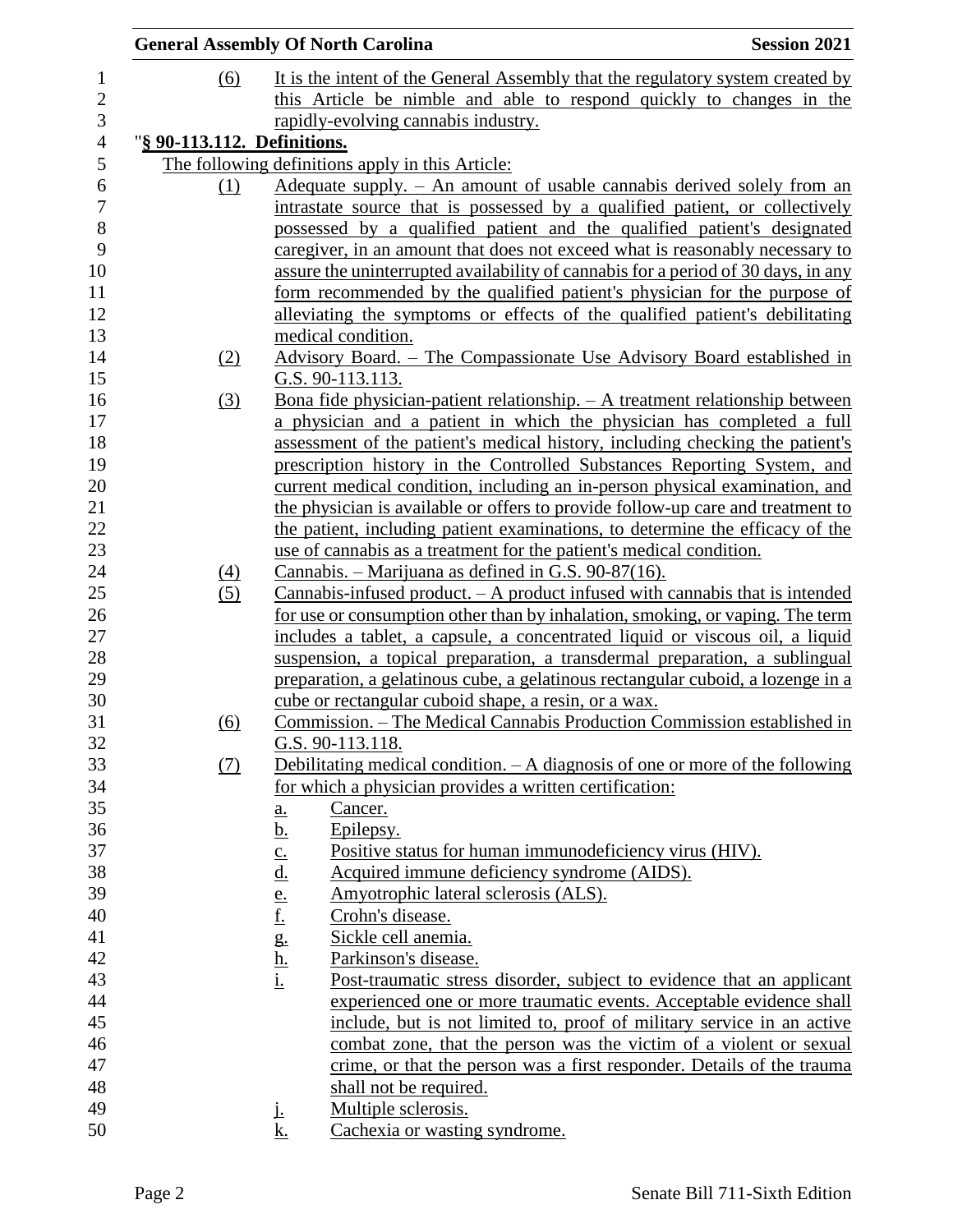|      | <b>General Assembly Of North Carolina</b>                                                                                                      | <b>Session 2021</b>      |
|------|------------------------------------------------------------------------------------------------------------------------------------------------|--------------------------|
|      | Severe or persistent nausea in a person who is not pregnant that is<br><u>l.</u>                                                               |                          |
|      | related to end-of-life or hospice care, or who is bedridden or                                                                                 |                          |
|      | homebound because of a condition.                                                                                                              |                          |
|      | A terminal illness when the patient's remaining life expectancy is less<br>m.                                                                  |                          |
|      | than six months.                                                                                                                               |                          |
|      | A condition resulting in the individual receiving hospice care.<br><u>n.</u>                                                                   |                          |
|      | Any other serious medical condition or its treatment added by the<br>$\underline{\mathbf{O}}$ .                                                |                          |
|      | Compassionate Use Advisory Board,                                                                                                              | as provided<br>for<br>in |
|      | G.S. 90-113.113.                                                                                                                               |                          |
| (8)  | Department. - The North Carolina Department of Health and Human                                                                                |                          |
|      | Services.                                                                                                                                      |                          |
| (9)  | Designated caregiver. $-$ A person who possesses a valid registry identification                                                               |                          |
|      | card issued by the Department authorizing the person to assist a qualifying                                                                    |                          |
|      | patient with the medical use of cannabis. A designated caregiver shall be at                                                                   |                          |
|      | least 21 years of age unless the person is the parent or legal guardian of each                                                                |                          |
|      | qualifying patient the person assists.                                                                                                         |                          |
| (10) | Medical cannabis center. $- A$ facility owned and operated by a supplier that                                                                  |                          |
|      | possesses and dispenses cannabis and cannabis-infused products to registry                                                                     |                          |
|      | identification cardholders for human consumption.                                                                                              |                          |
| (11) | Medical use of cannabis or medical use. $-$ The acquisition, administration,                                                                   |                          |
|      | possession, preparation, transportation, or use                                                                                                | of cannabis<br>and       |
|      | cannabis-infused products, or paraphernalia used to administer cannabis                                                                        |                          |
|      | products, to treat or alleviate a qualifying patient's debilitating medical                                                                    |                          |
|      | condition or symptoms associated with the qualifying patient's debilitating                                                                    |                          |
|      | medical condition and includes the transfer of cannabis products from a                                                                        |                          |
|      | designated caregiver to a qualifying patient whom the designated caregiver is                                                                  |                          |
|      | authorized to assist. "Medical use" does not include the extraction of resin                                                                   |                          |
|      | from cannabis by solvent extraction other than water, glycerin, propylene                                                                      |                          |
|      | glycol, vegetable oil, or food grade ethanol (ethyl alcohol), unless the                                                                       |                          |
|      | extraction is done by a processing facility.                                                                                                   |                          |
| (12) | Physician. - A person licensed under Article 1 of Chapter 90 of the General                                                                    |                          |
|      | Statutes who is in good standing to practice medicine in the State, who has a                                                                  |                          |
|      | valid DEA registration, and who has completed continuing medical education                                                                     |                          |
|      | courses as required pursuant to G.S. 90-113.114.                                                                                               |                          |
| (13) | Production facility. $-$ A facility owned and operated by a supplier that                                                                      |                          |
|      | cultivates, possesses, and produces cannabis and cannabis-infused products.                                                                    |                          |
| (14) | Qualified patient. $-$ A person who has been diagnosed by a physician as<br>having a debilitating medical condition and has received a written |                          |
|      | certification.                                                                                                                                 |                          |
| (15) | Registry identification card. $-$ A document issued by the North Carolina                                                                      |                          |
|      | Department of Health and Human Services pursuant to G.S. 90-113.115 that                                                                       |                          |
|      | identifies a person as a qualified patient or a designated caregiver.                                                                          |                          |
| (16) | Registry identification cardholder. $-$ A qualified patient or a designated                                                                    |                          |
|      | caregiver who holds a valid registry identification card issued by the North                                                                   |                          |
|      | Carolina Department of Health and Human Services pursuant to                                                                                   |                          |
|      | G.S. 90-113.115.                                                                                                                               |                          |
| (17) | Regulated medical cannabis supply system or system. - A system established                                                                     |                          |
|      | by the North Carolina Department of Health and Human Services pursuant to                                                                      |                          |
|      | G.S. 90-113.119 to provide a safe method for producing and distributing                                                                        |                          |
|      | cannabis and cannabis-infused products to registry identification cardholders.                                                                 |                          |
| (18) | <u>Smoking. – The use or possession of a lighted cannabis product.</u>                                                                         |                          |
|      |                                                                                                                                                |                          |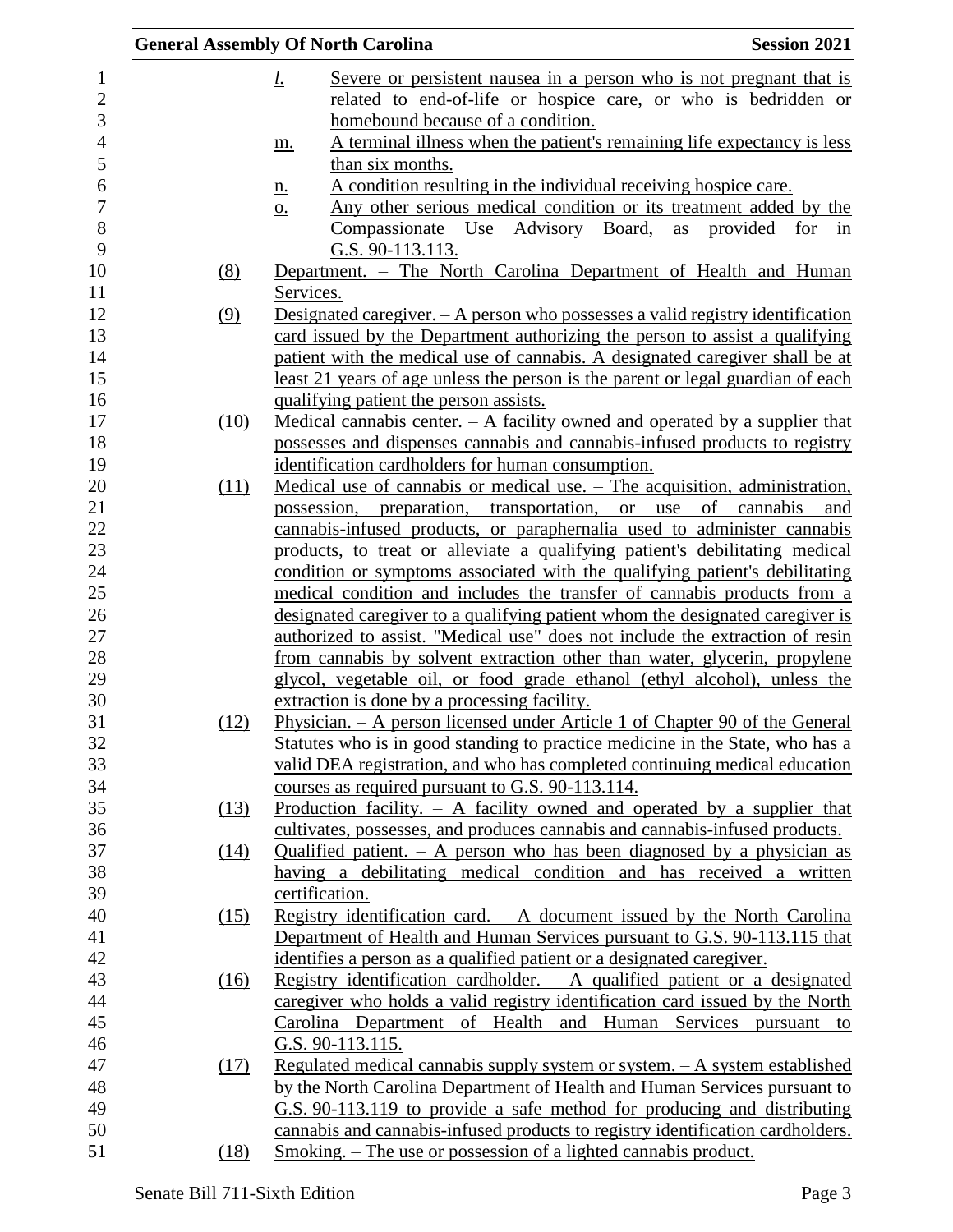|                | <b>General Assembly Of North Carolina</b>                                                              | <b>Session 2021</b> |
|----------------|--------------------------------------------------------------------------------------------------------|---------------------|
| (19)           | Supplier. $- A$ person licensed pursuant to G.S. 90-113.119 to supply cannabis                         |                     |
|                | and cannabis-infused products as authorized by this Article. A supplier                                |                     |
|                | cultivates cannabis, owns and operates one or more medical cannabis centers,                           |                     |
|                | and owns and operates one or more production facilities as set forth in                                |                     |
|                | G.S. 90-113.119.                                                                                       |                     |
| (20)           | Usable cannabis. – The dried buds and mature female flowers of the plant of                            |                     |
|                | the genus Cannabis, and any mixture or preparation thereof, that are                                   |                     |
|                | appropriate for medical use as provided in this Article.                                               |                     |
| (21)           | Vaping. – The use of a product which heats a liquid or other form of cannabis                          |                     |
|                | in a manner so as to release an aerosol.                                                               |                     |
| (22)           | Written certification. $-$ A statement signed by a physician with whom the                             |                     |
|                | patient has a bona fide physician-patient relationship indicating the following:                       |                     |
|                |                                                                                                        |                     |
|                | In the physician's professional opinion, the patient has a debilitating<br>a.<br>medical condition.    |                     |
|                | The patient's debilitating medical condition.                                                          |                     |
|                | <u>b.</u><br>In the physician's professional opinion, the potential health benefits of                 |                     |
|                | $\underline{c}$ .                                                                                      |                     |
|                | the medical use of cannabis would likely outweigh the health risk for                                  |                     |
|                | the patient.<br>The delivery method of the cannabis.                                                   |                     |
|                | <u>d.</u>                                                                                              |                     |
|                | The amount and dosage of the cannabis or cannabis-infused product,<br><u>e.</u>                        |                     |
|                | not to exceed an adequate supply.                                                                      |                     |
|                | The period of time for which the written certification is valid, not to<br><u>f.</u>                   |                     |
|                | exceed one year.                                                                                       |                     |
|                | The physician's DEA number.<br>g.                                                                      |                     |
|                | The physician's national provider identification number, if the<br><u>h.</u>                           |                     |
|                | physician has a national provider identification number.                                               |                     |
|                | Any other information required by the Commission.<br>1.                                                |                     |
| "§ 90-113.113. | Compassionate Use Advisory Board; membership; terms; meetings;                                         |                     |
|                | quorum; expenses.<br>Advisory Board Established. – The Compassionate Use Advisory Board is established |                     |
| (a)            | and shall consist of 11 members as follows:                                                            |                     |
| (1)            | The Governor shall appoint members to the Advisory Board as follows:                                   |                     |
|                | A medical doctor or doctor of osteopathy licensed in the State.                                        |                     |
|                | <u>a.</u><br>A medical doctor or doctor of osteopathy licensed in the State                            |                     |
|                | <u>b.</u>                                                                                              |                     |
|                | specializing in primary care.                                                                          |                     |
|                | A medical doctor or doctor of osteopathy who is board-certified to<br>$\underline{c}$ .                |                     |
|                | practice addiction medicine in the State.                                                              |                     |
|                | A research scientist with expertise in the field of cannabinoid<br><u>d.</u>                           |                     |
|                | medicine.                                                                                              |                     |
|                | A pharmacist licensed in the State.<br>$\frac{e}{f}$                                                   |                     |
|                | A registry identification cardholder or, for an appointment made                                       |                     |
|                | before registry identification cards are issued, one person with a                                     |                     |
|                | debilitating medical condition who intends to use cannabis.                                            |                     |
|                | A parent of a minor qualified patient or, for an appointment made<br>g <sub>1</sub>                    |                     |
|                | before registry identification cards are issued, one parent of a minor                                 |                     |
|                | with a debilitating medical condition who intends to use cannabis.                                     |                     |
| (2)            | Two members appointed by the General Assembly upon recommendation of                                   |                     |
|                | the Speaker of the House of Representatives in accordance with G.S. 120-121.                           |                     |
| (3)            | Two members appointed by the General Assembly upon recommendation of                                   |                     |
|                | the President Pro Tempore of the Senate in accordance with G.S. 120-121.                               |                     |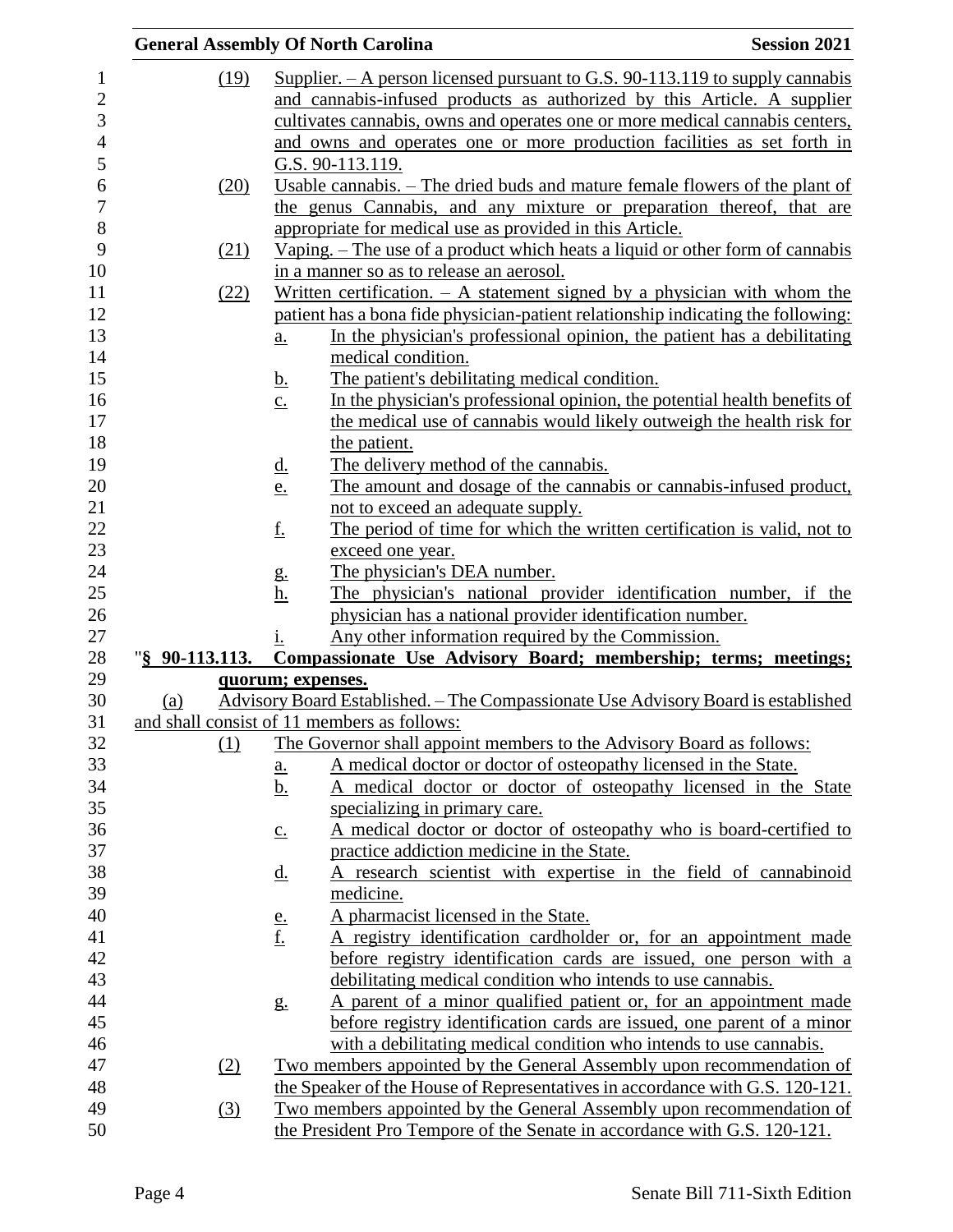|                | <b>General Assembly Of North Carolina</b><br><b>Session 2021</b>                                    |
|----------------|-----------------------------------------------------------------------------------------------------|
| $\mathbf 1$    | Terms. – Members of the Advisory Board shall serve a four-year term, beginning<br>(b)               |
| $\mathbf{2}$   | effective July 1 of the year of appointment, and may be reappointed to a second four-year term.     |
| 3              | <u>Chair. – The members of the Advisory Board shall elect a chair. The chair shall serve</u><br>(c) |
| $\overline{4}$ | a two-year term and may be reelected.                                                               |
| 5              | <u>Vacancies. – Any appointment to fill a vacancy on the Advisory Board created by the</u><br>(d)   |
| 6              | resignation, dismissal, death, or disability of a member shall be made by the original appointing   |
| 7              | authority and shall be for the balance of the unexpired term.                                       |
| $8\,$          | Meetings. – The Advisory Board shall meet at least two times per year for the purpose<br>(e)        |
| 9              | of reviewing petitions to add debilitating medical conditions.                                      |
| 10             | <u>Power. – The Advisory Board shall have the power to approve adding a debilitating</u><br>(f)     |
| 11             | medical condition by a majority vote of the members present and voting.                             |
| 12             | <u> Quorum. – Seven members of the Advisory Board shall constitute a quorum for the</u><br>(g)      |
| 13             | transaction of business.                                                                            |
| 14             | Administration Support. – All administrative support and other services required by<br>(h)          |
| 15             | the Advisory Board shall be provided by the Department.                                             |
| 16             | Expenses. – The members of the Advisory Board shall receive per diem and necessary<br>(i)           |
| 17             | travel and subsistence expenses in accordance with the provisions of G.S. 138-5.                    |
| 18             | "§ 90-113.114. Physician requirements.                                                              |
| 19             | <u>Continuing Medical Education. – Before providing a written certification to a</u><br>(a)         |
| 20             | qualified patient, a physician shall complete a 10-hour continuing medical education course on      |
| 21             | the prescribing of medical cannabis. A physician shall complete a three-hour supplemental           |
| 22             | continuing medical education course thereafter in any year in which the physician issues a written  |
| 23             | certification. Records documenting compliance with continuing medical education requirements        |
| 24             | must be maintained for six consecutive years and may be inspected by the Department or by the       |
| 25             | NC Medical Board or its agents.                                                                     |
| 26             | Required Topics of Continuing Medical Education. - The initial 10-hour continuing<br>(b)            |
| 27             | medical education course shall include, among other topics, training on the following:              |
| 28             | indications, benefits, risks, and adverse outcomes of medical cannabis use; assessing mental        |
| 29             | health and substance use disorder patient and family history; screening for clinical high risk for  |
| 30             | psychosis; assessing for development of mental health symptoms, including symptoms of               |
| 31             | psychosis; and initial and ongoing assessment for substance use disorders, including cannabis       |
| 32             | use disorder.                                                                                       |
| 33             | Bona Fide Physician-Patient Relationship. - A physician shall issue a written<br>(c)                |
| 34             | certification only for a patient with whom the physician has a bona fide physician-patient          |
| 35             | relationship.                                                                                       |
| 36             | Physical Location in State. - A physician shall have a physical office location in North<br>(d)     |
| 37             | Carolina in which to conduct in-person examinations.                                                |
| 38             | Risk Screening. - A physician shall assess each patient for the initial and ongoing risk<br>(e)     |
| 39             | of mental health and substance use disorders and for the development of mental health and           |
| 40             | substance use disorders.                                                                            |
| 41             | Use of Electronic Registry. $- A$ physician shall issue a written certification for a<br>(f)        |
| 42             | qualified patient in the electronic medical cannabis registry database as specified by the          |
| 43             | Department.                                                                                         |
| 44             | Patient Education. – Upon initial written certification and at least annually thereafter,<br>(g)    |
| 45             | a physician shall provide education to a qualified patient on the risk and symptoms of cannabis     |
| 46             | use disorder, the risk and symptoms of cannabis-induced psychosis, and the risk of impairment       |
| 47             | while operating a motor vehicle under the influence of cannabis or cannabis-infused products.       |
| 48             | Follow-Up Care and Treatment. $-$ A physician shall reevaluate a patient for whom<br>(h)            |
| 49             | the physician has issued a written certification as frequently as necessary to determine the        |
| 50             | efficacy of the use of cannabis as a treatment for the patient's particular medical condition, the  |
| 51             | appropriateness of the delivery method and dosage included in the written certification, and any    |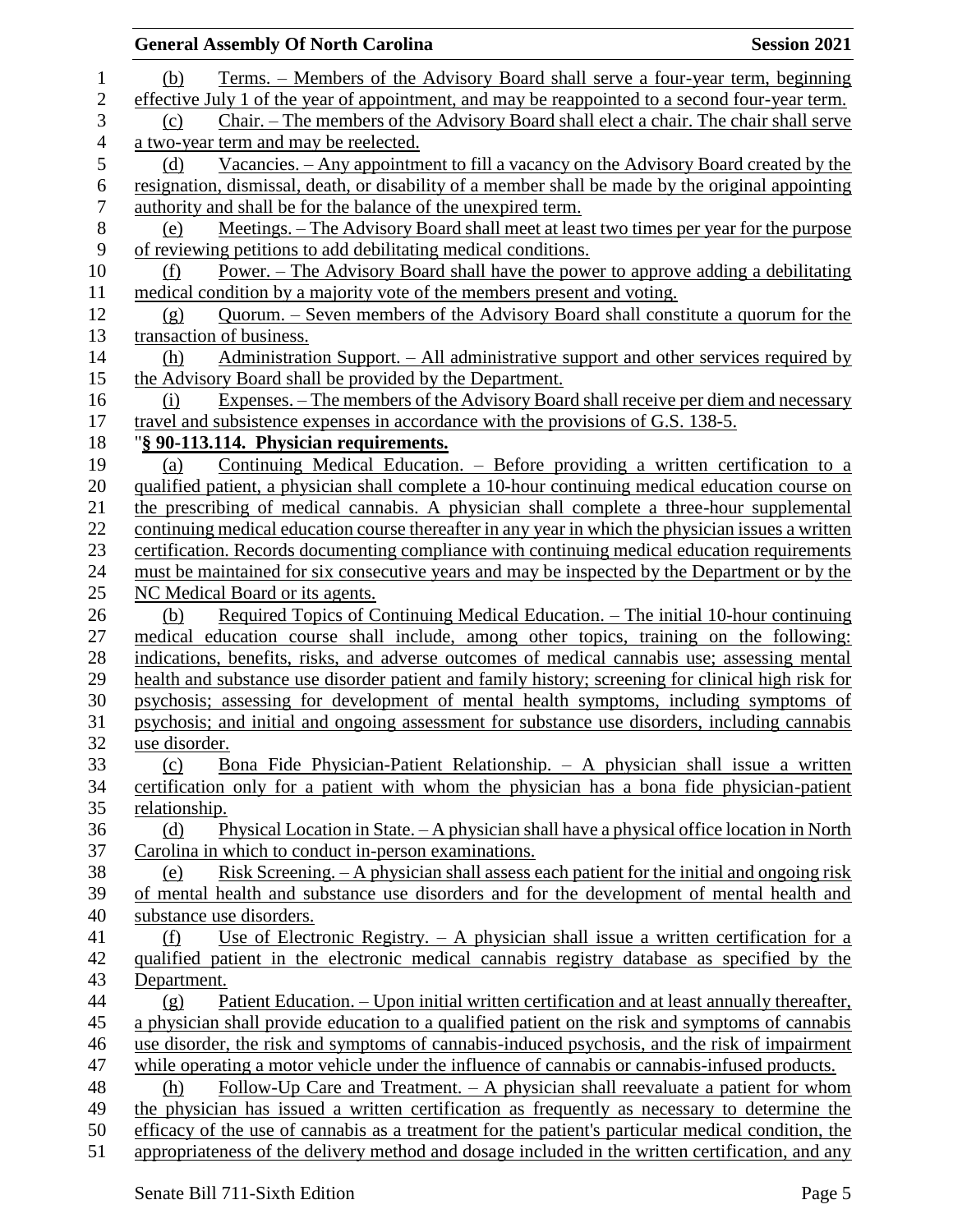### **General Assembly Of North Carolina Session 2021**  adverse side effects. Such reevaluation shall occur at least quarterly in the first year and at least annually thereafter. The physician shall check the patient's prescription history in the Controlled Substances Reporting System when renewing a written certification. The Commission may set a shorter interval for mandatory patient reevaluations and may set requirements for in-person physical examination during reevaluations. (i) Requirement to Update Registry. – A physician shall update the medical cannabis registry database within three days after any change is made to the original written certification to reflect such change, including deactivation of a written certification. (j) Monitoring of Written Certifications. – The Department shall monitor physician written certifications in the medical cannabis registry database for practices that could facilitate diversion or misuse of cannabis or other harm and shall refer cases to the North Carolina Medical Board and the State Bureau of Investigation as appropriate. The Department may conduct outreach and education to physicians who represent statistical outliers in any manner of their issuing of written certifications. (k) Site of Evaluation. – A physician may not evaluate patients on the site of a medical cannabis center. (*l*) Advertising. – A physician is prohibited from advertising the physician's ability to issue written certifications. (m) Prohibit Conflict. – A physician who provides written certifications to qualified patients may not be employed by or have any direct or indirect financial interest in a supplier or independent testing laboratory. A physician who provides written certifications to qualified patients may not directly or indirectly profit from a patient obtaining a written certification. This prohibition shall not prohibit a physician from charging an appropriate fee for patient visits. (n) Rules. – The Commission may adopt rules regarding physicians to ensure the protection of individuals with a debilitating medical condition, the prevention of diversion, and the integrity of the medical cannabis system. "**§ 90-113.115. Registry identification cards for qualified patients and designated caregivers.** (a) Applications, Issuance, and Expiration of Registry Identification Cards. – The Department shall issue or renew a registry identification card to the following individuals: (1) Any individual who applies to the Department on forms prescribed by the Department demonstrating that the individual is a qualified patient with a debilitating medical condition for which a physician has issued a written certification. (2) Any individual who is at least 21 years of age who has (i) been named as a designated caregiver in a registry identification card application submitted by a qualified patient and (ii) agreed to serve as that qualified patient's designated caregiver. The Department may issue a registry identification card to a maximum of two designated caregivers named in a qualified patient's approved application. An individual may serve as a designated caregiver for a maximum of two qualified patients. The Commission may by rule create exceptions to the limit on the number of designated caregivers a qualified patient may have and exceptions to the limit on the number of qualified patients a designated caregiver may serve. The Commission may establish rules to allow a facility to serve as a designated caregiver. The Department shall issue a registry identification card to an applicant within 14 business days after approving an application or renewal. The initial or renewal registry identification card expires one year after the date of issuance. (b) Qualified Patients Under Age 18. – The Department may not issue or renew a registry identification card to a qualified patient under 18 years of age unless each of the following criteria is met: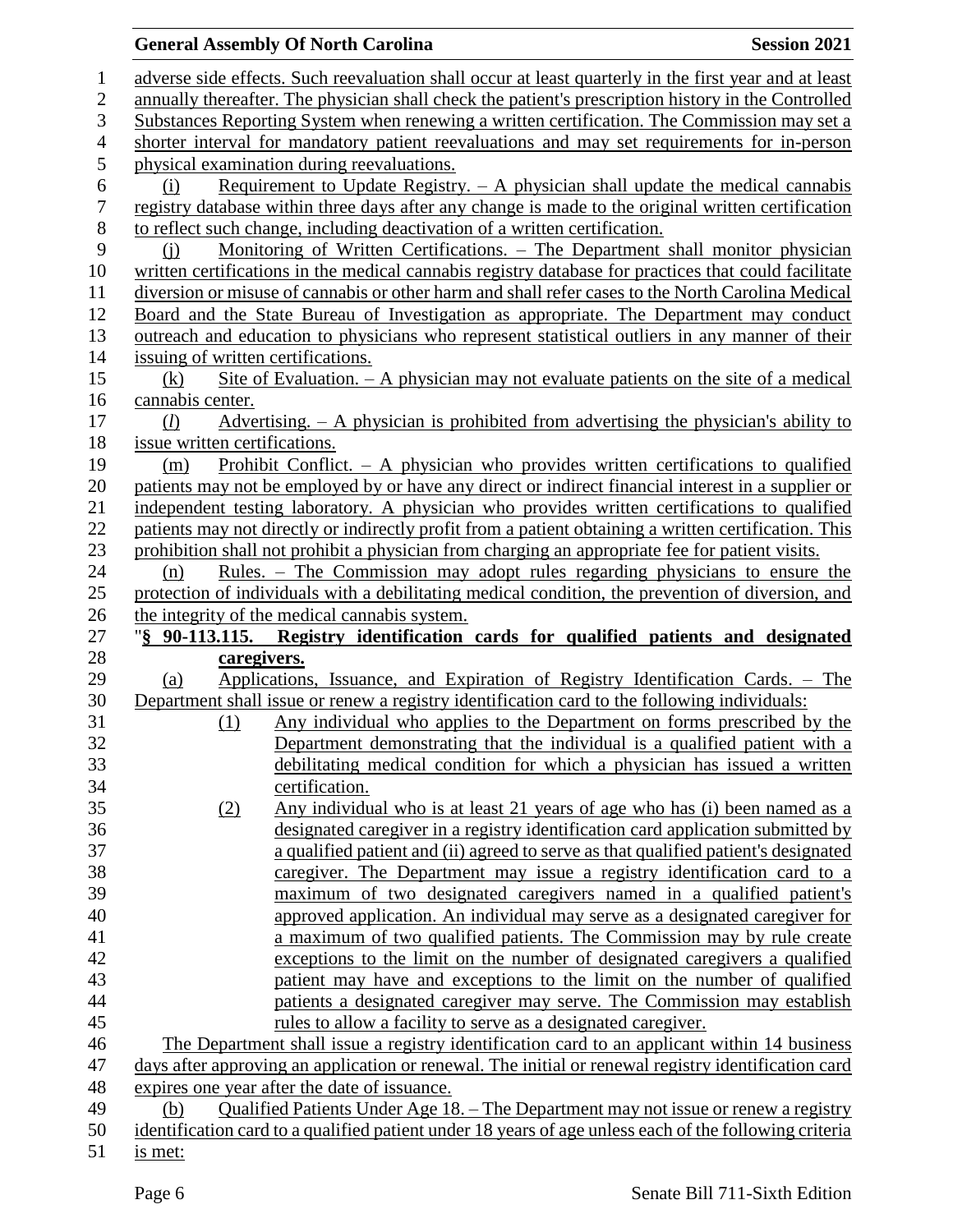|                |                               | <b>General Assembly Of North Carolina</b>                                                            | <b>Session 2021</b> |
|----------------|-------------------------------|------------------------------------------------------------------------------------------------------|---------------------|
| 1              | (1)                           | The qualified patient's physician has explained the potential risks and benefits                     |                     |
| $\overline{2}$ |                               | of the medical use of cannabis to the qualified patient and to a parent,                             |                     |
| 3              |                               | guardian, or person having legal custody of the qualified patient.                                   |                     |
| $\overline{4}$ | (2)                           | The qualified patient's physician restricts the qualified patient's use of                           |                     |
| 5              |                               | cannabis to a noninhalation consumption method, and the qualified patient                            |                     |
| 6              |                               | and the qualified patient's designated caregivers agree to comply with this                          |                     |
| $\overline{7}$ |                               | restriction.                                                                                         |                     |
| 8              | (3)                           | A parent, guardian, or person having legal custody of the qualified patient                          |                     |
| 9              |                               | consents in writing to (i) allow the qualified patient's medical use of cannabis,                    |                     |
| 10             |                               | (ii) serve as one of the qualified patient's designated caregivers, and (iii)                        |                     |
| 11             |                               | control the acquisition of the cannabis, the dosage, and the frequency of the                        |                     |
| 12             |                               | medical use of cannabis by the qualified patient.                                                    |                     |
| 13             | (c)                           | <u> Review of Applications. – The Department shall verify the information contained in</u>           |                     |
| 14             |                               | a registry identification card application or renewal application submitted pursuant to this section |                     |
| 15             |                               | and shall approve or deny an application or renewal application within 45 days after receipt.        |                     |
| 16             | (d)                           | Denials and Appeals. - The Department may deny a registry identification card                        |                     |
| 17             |                               | application or renewal application only if the applicant fails to provide the information required   |                     |
| 18             |                               | pursuant to this section or if the Department determines that the application or renewal             |                     |
| 19             |                               | application contains false information. Denials may be appealed by filing a contested case           |                     |
| 20             |                               | petition under Article 3 of Chapter 150B of the General Statutes. Article 4 of Chapter 150B of       |                     |
| 21             |                               | the General Statutes governs judicial review of an administrative decision made under this           |                     |
| 22             | section.                      |                                                                                                      |                     |
| 23             | (e)                           | <u> Registry Identification Card Information. – Each registry identification card issued</u>         |                     |
| 24             |                               | by the Department shall be printed with tamper-resistant technology and shall contain at least all   |                     |
| 25             | of the following information: |                                                                                                      |                     |
| 26             | (1)                           | The name of the cardholder.                                                                          |                     |
| 27             | (2)                           | The address of the cardholder.                                                                       |                     |
| 28             | (3)                           | The cardholder's date of birth.                                                                      |                     |
| 29             | (4)                           | A designation of whether the cardholder is a designated caregiver or                                 |                     |
| 30             |                               | qualifying patient.                                                                                  |                     |
| 31             | (5)                           | The date of issuance and expiration date of the registry identification card.                        |                     |
| 32             | (6)                           | A random alphanumeric identification number that is unique to the cardholder.                        |                     |
| 33             | (7)                           | If the cardholder is a designated caregiver, the random alphanumeric                                 |                     |
| 34             |                               | identification number of the qualifying patients that the designated caregiver                       |                     |
| 35             |                               | is authorized to assist.                                                                             |                     |
| 36             | (8)                           | A photograph of the cardholder.                                                                      |                     |
| 37             | (9)                           | The delivery method of the cannabis.                                                                 |                     |
| 38             | (f)                           | Notification of Changes. – Individuals issued registry identification cards are subject              |                     |
| 39             | to all of the following:      |                                                                                                      |                     |
| 40             | (1)                           | A qualified patient who has been issued a registry identification card shall                         |                     |
| 41             |                               | notify the Department of any change in the qualified patient's name, address,                        |                     |
| 42             |                               | designated caregiver and submit a fifty dollar (\$50.00) fee to the<br><sub>or</sub>                 |                     |
| 43             |                               | Department within 15 days after the change occurs. A qualified patient who                           |                     |
| 44             |                               | fails to notify the Department of any of these changes within the specified                          |                     |
| 45             |                               | time frame commits an infraction and is subject to a fine not to exceed one                          |                     |
| 46             |                               | hundred dollars (\$100.00).                                                                          |                     |
| 47             | (2)                           | A designated caregiver shall notify the Department of any change in name or                          |                     |
| 48             |                               | address and submit a fifty dollar (\$50.00) fee to the Department within 15                          |                     |
| 49             |                               | days after the change occurs. A designated caregiver who fails to notify the                         |                     |
| 50             |                               | Department of any of these changes within the specified time frame commits                           |                     |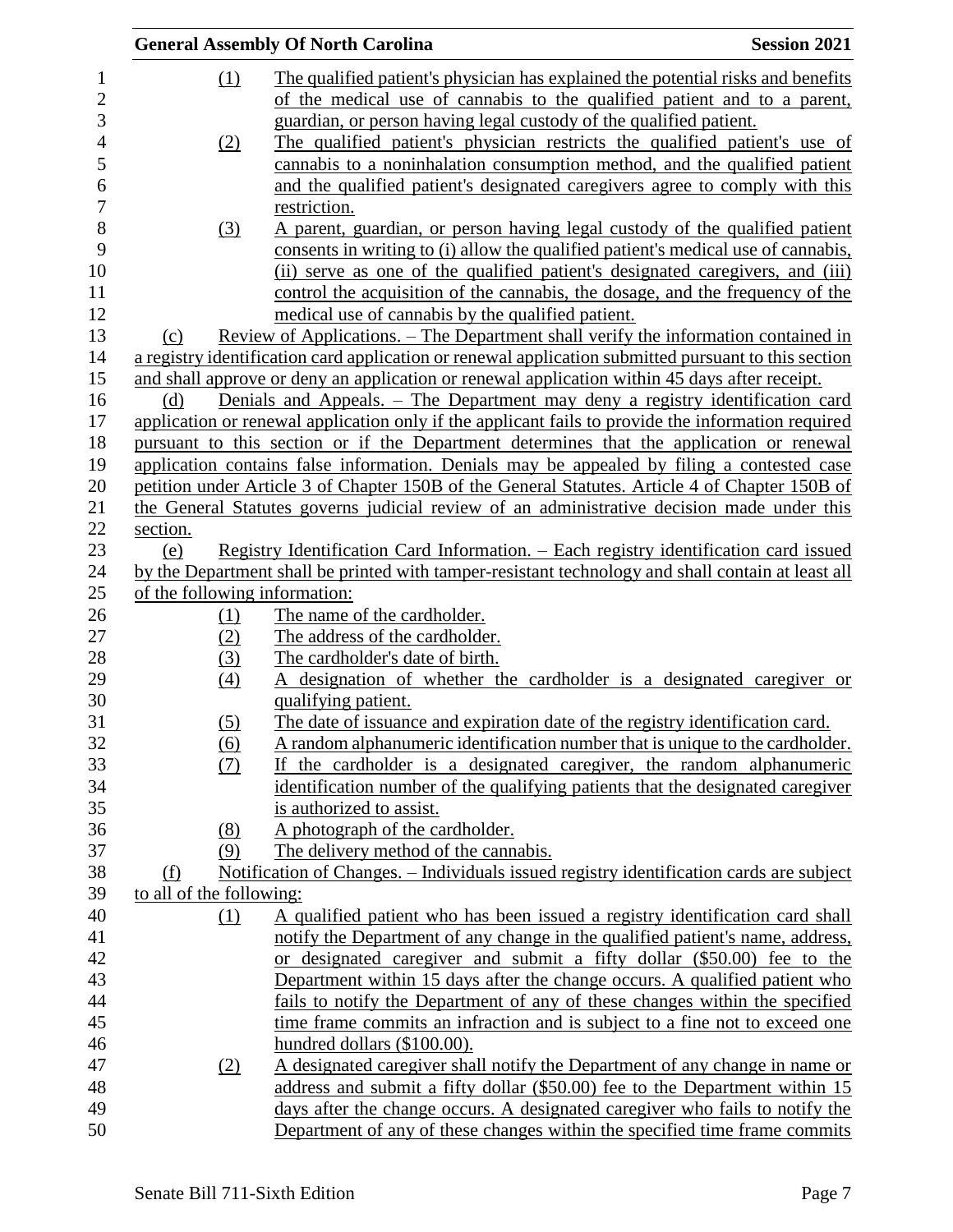|                               | <b>General Assembly Of North Carolina</b>                                                                                                           | <b>Session 2021</b> |
|-------------------------------|-----------------------------------------------------------------------------------------------------------------------------------------------------|---------------------|
|                               | an infraction and is subject to a fine not to exceed one hundred dollars                                                                            |                     |
|                               | (\$100.00).                                                                                                                                         |                     |
| (3)                           | When a qualified patient or designated caregiver notifies the Department of                                                                         |                     |
|                               | any change, as required by this subsection, the Department shall issue the                                                                          |                     |
|                               | qualified patient and each designated caregiver a new registry identification                                                                       |                     |
|                               | card within 10 days after receiving the updated information and the fifty dollar                                                                    |                     |
|                               | $($50.00)$ fee.                                                                                                                                     |                     |
| $\frac{(4)}{4}$               | When a qualified patient who possesses a registry identification card notifies                                                                      |                     |
|                               | the Department of a change in designated caregiver, the Department shall                                                                            |                     |
|                               | notify the designated caregiver of record of the change within 15 days after                                                                        |                     |
|                               | receiving notification of the change. The protections afforded under this                                                                           |                     |
|                               | Article to the designated caregiver of record shall expire 30 days after the                                                                        |                     |
|                               | designated caregiver of record is notified by the Department of the change in                                                                       |                     |
|                               | designated caregiver.                                                                                                                               |                     |
| (5)                           | If a qualified patient or a designated caregiver loses a registry identification                                                                    |                     |
|                               | card, the cardholder shall notify the Department within 15 days after losing                                                                        |                     |
|                               | the card. The notification shall include a fifty dollar (\$50.00) replacement fee                                                                   |                     |
|                               | for a new card. Within five days after receiving notification of a lost registry                                                                    |                     |
|                               | identification card, the Department shall issue the cardholder a new registry                                                                       |                     |
|                               | identification card with a new random identification number.                                                                                        |                     |
| (g)                           | Suspensions or Revocations. – If the Department determines that a qualified patient                                                                 |                     |
|                               | or designated caregiver has violated any provision of this Article, the Department shall suspend                                                    |                     |
|                               | or revoke the qualified patient's or designated caregiver's registry identification card. Suspensions                                               |                     |
| 150B of the General Statutes. | or revocations may be appealed by filing a contested case petition under Article 3 of Chapter                                                       |                     |
| (h)                           | <u>Rules. – The Department shall adopt rules to implement the provisions of this section.</u>                                                       |                     |
|                               | The rules shall establish requirements for the issuance of registry identification cards to qualified                                               |                     |
|                               | patients and designated caregivers, which shall include at least all of the following:                                                              |                     |
| (1)                           | The method of demonstrating written certification, as defined                                                                                       | in                  |
|                               | G.S. 90-113.112.                                                                                                                                    |                     |
| (2)                           | The amount of the initial or renewal application fee, which shall not exceed                                                                        |                     |
|                               | fifty dollars (\$50.00) per application or renewal application.                                                                                     |                     |
| (3)                           | The name, address, and date of birth of the qualified patient.                                                                                      |                     |
| (4)                           | The name, address, and telephone number of the qualified patient's physician.                                                                       |                     |
| (5)                           | The name, address, and date of birth of each of the qualified patient's                                                                             |                     |
|                               | designated caregivers, if any.                                                                                                                      |                     |
| (6)                           | A limitation on the number of written certifications a physician may issue at                                                                       |                     |
|                               | any given time.                                                                                                                                     |                     |
| "§ 90-113.116.                | Requirement to carry and disclose registry identification card to law                                                                               |                     |
|                               | enforcement.                                                                                                                                        |                     |
| (a)                           | Requirement to Carry. $- A$ registry identification cardholder shall carry the registry                                                             |                     |
|                               | identification card together with valid identification whenever the registry identification                                                         |                     |
|                               | cardholder is carrying cannabis or cannabis-infused product as provided in this Article.                                                            |                     |
| (b)                           | <u>Requirement to Disclose. – The registry identification cardholder shall disclose to any</u>                                                      |                     |
|                               | law enforcement officer that the registry identification cardholder holds a valid registry                                                          |                     |
|                               | identification card when approached or addressed by the officer and shall display both the registry                                                 |                     |
|                               | identification card and valid identification at the request of a law enforcement officer.                                                           |                     |
| (a)                           | "§ 90-113.117. Confidential Medical Cannabis Registry Database.<br>Confidential Medical Cannabis Registry Database. - The Department shall create a |                     |
|                               | secure, confidential, electronic medical cannabis registry database of all qualified patients and                                                   |                     |
|                               | designated caregivers to whom the Department has issued registry identification cards. Law                                                          |                     |
|                               |                                                                                                                                                     |                     |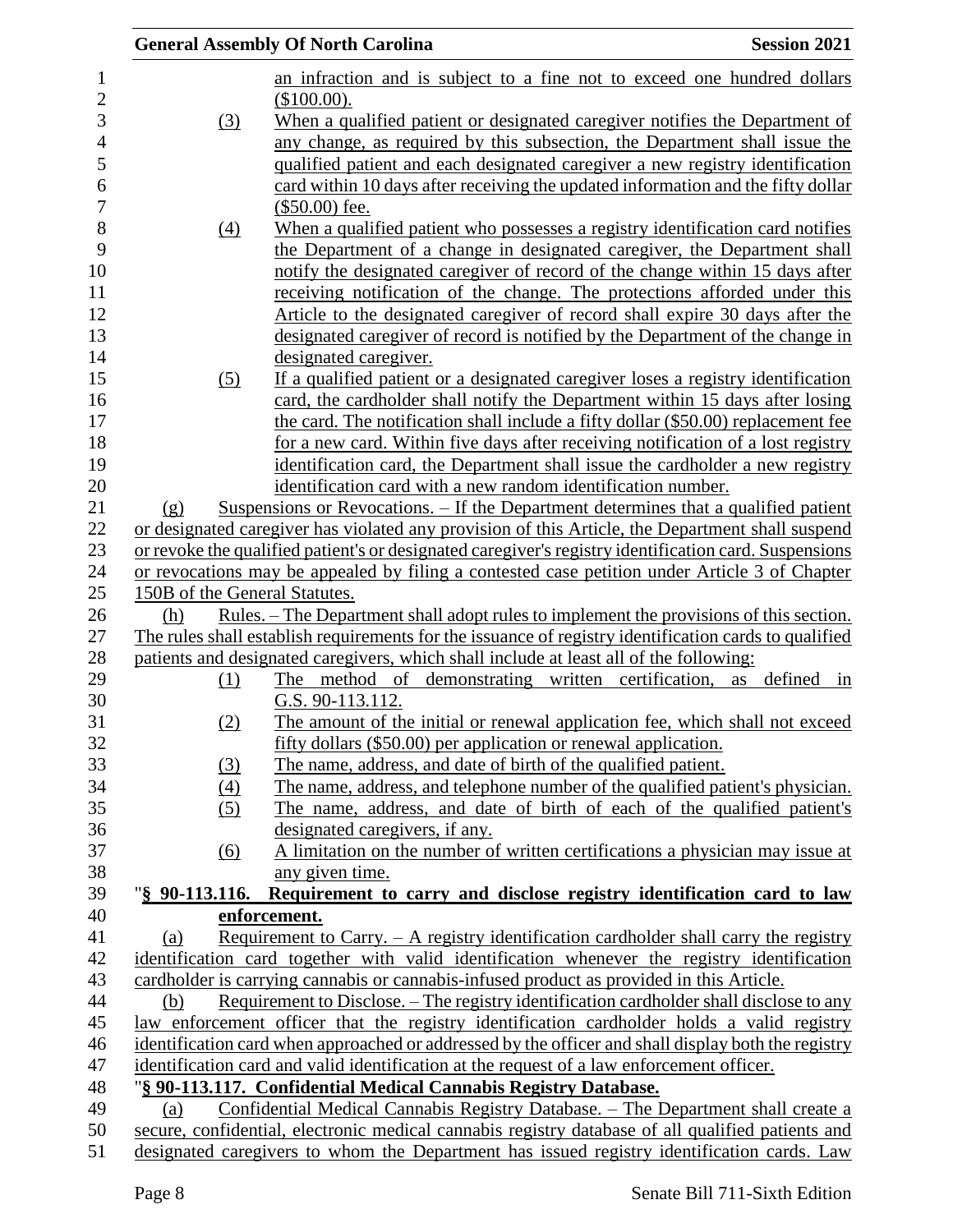|                  | <b>General Assembly Of North Carolina</b>                                                                                              | <b>Session 2021</b> |
|------------------|----------------------------------------------------------------------------------------------------------------------------------------|---------------------|
|                  | enforcement agencies may contact the Department to confirm registry identification cardholders.                                        |                     |
|                  | The database shall consist of at least the following information:                                                                      |                     |
| (1)              | The name and address of the registry identification cardholder.                                                                        |                     |
| (2)              | The name, address, and hospital affiliation of the physician who issued the                                                            |                     |
|                  | written certification of the qualified patient's debilitating condition.                                                               |                     |
| (3)              | A photograph of the registry identification cardholder.                                                                                |                     |
| (b)              | Confidential Nature of Information Collected by Department. - Applications and                                                         |                     |
|                  | supporting information submitted by qualified patients, including information regarding their                                          |                     |
|                  | designated caregivers and physicians, individual names, and other identifying information in the                                       |                     |
|                  | medical cannabis registry database, are confidential, exempt from the provisions of Chapter 132                                        |                     |
|                  | of the General Statutes, and are not subject to disclosure, except to authorized employees of the                                      |                     |
|                  | Department as necessary to perform official duties of the Department and law enforcement                                               |                     |
|                  | agencies as allowed in this section.                                                                                                   |                     |
|                  | <u>Penalty for Confidentiality Breaches. – Any person, including an employee or official</u>                                           |                     |
| (c)              |                                                                                                                                        |                     |
|                  | of the Department or another State agency or local government, who breaches the confidentiality                                        |                     |
|                  | of information obtained pursuant to this section is guilty of a Class 2 misdemeanor; however,                                          |                     |
|                  | any fine imposed for a violation under this subsection shall not exceed one thousand dollars                                           |                     |
| $$1,000$ ).      |                                                                                                                                        |                     |
| (d)              | Reports of Falsified or Fraudulent Application Information to Law Enforcement                                                          |                     |
|                  | <u>Personnel. – Nothing in this section shall be construed to prevent Department employees from</u>                                    |                     |
|                  | notifying law enforcement personnel about falsified or fraudulent information submitted to the                                         |                     |
|                  | Department by any individual in support of an application for a registry identification card.                                          |                     |
|                  | "§ 90-113.118. Medical Cannabis Production Commission.                                                                                 |                     |
| (a)              | Commission Established. - The Medical Cannabis Production Commission is                                                                |                     |
|                  | established and shall consist of 11 members as follows:                                                                                |                     |
| (1)              | The Governor shall appoint members to the Medical Cannabis Production<br>Commission as follows:                                        |                     |
|                  | A qualified patient representative.                                                                                                    |                     |
|                  | $\underline{\mathbf{a}}$ .                                                                                                             |                     |
|                  | Two industry representatives, subject to the limitation that, although<br><u>b.</u>                                                    |                     |
|                  | the industry representatives may participate in assisting with the<br>process of adopting rules, the industry representatives must not |                     |
|                  | participate in the license selection process if the industry                                                                           |                     |
|                  | representatives have applied for or have an affiliation with a medical                                                                 |                     |
|                  | cannabis supplier license applicant through family or business.                                                                        |                     |
|                  | The Secretary of the Department, or designee.                                                                                          |                     |
| (2)              | The Director of the North Carolina State Bureau of Investigation, or designee.                                                         |                     |
| (3)              | The Agriculture Commissioner, or designee.                                                                                             |                     |
| (4)<br>(5)       | A sheriff designated by the North Carolina Sheriffs' Association.                                                                      |                     |
|                  | A chief of police designated by the North Carolina Association of Chiefs of                                                            |                     |
| $\overline{(6)}$ | Police.                                                                                                                                |                     |
|                  | A physician member of the North Carolina Medical Board designated by the                                                               |                     |
| (7)              |                                                                                                                                        |                     |
|                  | North Carolina Medical Board.                                                                                                          |                     |
| (8)              | A member appointed by the General Assembly upon recommendation of the                                                                  |                     |
|                  | Speaker of the House of Representatives in accordance with G.S. 120-121.                                                               |                     |
| (9)              | A member appointed by the General Assembly upon recommendation of the                                                                  |                     |
|                  | President Pro Tempore of the Senate in accordance with G.S. 120-121.                                                                   |                     |
| (b)              | Terms. - Members of the Commission shall serve terms of four years, beginning                                                          |                     |
|                  | effective July 1 of the year of appointment, and may be reappointed to a second four-year term.                                        |                     |
|                  | The terms of members designated by subdivisions (a)(1), (a)(2), and (a)(4) of this section shall                                       |                     |
|                  | expire on June 30 of any year evenly divisible by four. The terms of the remaining members shall                                       |                     |
|                  | expire on June 30 of any year that follows by two years a year evenly divisible by four.                                               |                     |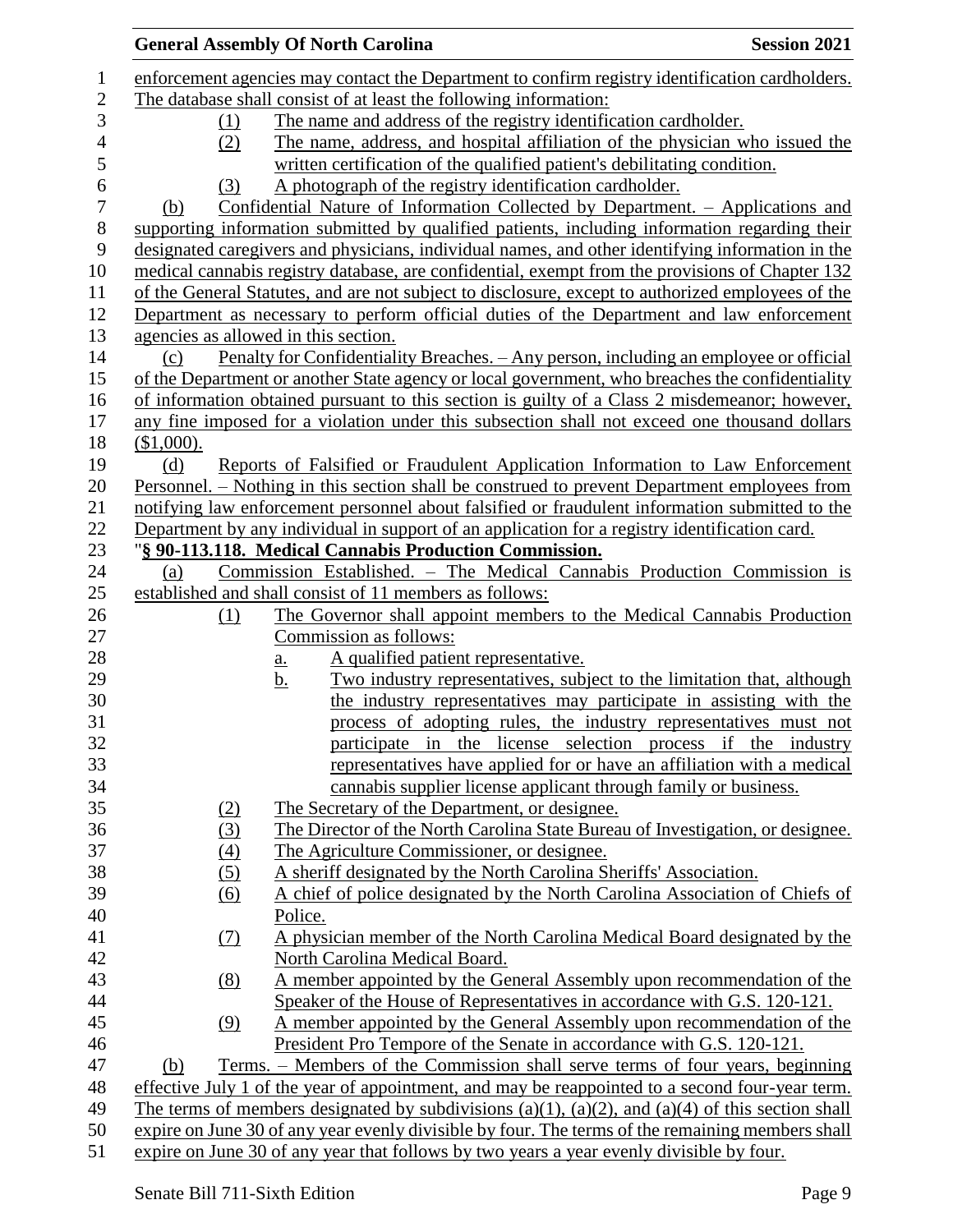|                | <b>General Assembly Of North Carolina</b>                                                          | <b>Session 2021</b> |
|----------------|----------------------------------------------------------------------------------------------------|---------------------|
| 1              | Chair. – The members of the Commission shall elect a chair. The chair shall serve a<br>(c)         |                     |
| $\overline{c}$ | two-year term and may be reelected.                                                                |                     |
| 3              | Vacancies. $-$ Any appointment to fill a vacancy on the Commission created by the<br>(d)           |                     |
| 4              | resignation, dismissal, death, or disability of a member shall be made by the original appointing  |                     |
| 5              | authority and shall be for the balance of the unexpired term.                                      |                     |
| 6              | <u>Removal. – The appointing authority shall have the power to remove any member of</u><br>(e)     |                     |
| 7              | the Commission appointed by that authority from office for misfeasance, malfeasance, or            |                     |
| 8              | nonfeasance.                                                                                       |                     |
| 9              | Expenses. – The members of the Commission shall receive per diem and necessary<br>(f)              |                     |
| 10             | travel and subsistence expenses in accordance with the provisions of G.S. 138-5.                   |                     |
| 11             | Quorum. – Five members of the Commission shall constitute a quorum for the<br>(g)                  |                     |
| 12             | transaction of business.                                                                           |                     |
| 13             | <u>Licensing Power. – The Commission shall have the power to approve applications for</u><br>(h)   |                     |
| 14             | medical cannabis supplier licenses upon recommendation of the Department by a majority vote        |                     |
| 15             | of the members present and voting. The Department shall evaluate the applications in accordance    |                     |
| 16             | with G.S. 90-113.120 and submit a list of 20 recommended applicants to the Commission. The         |                     |
| 17             | Commission shall approve 10 licenses from the list by a majority vote of the members present       |                     |
| 18             | and voting. In awarding the licenses, the Commission shall require each supplier own and operate   |                     |
| 19             | no more than eight medical cannabis centers. Of the medical cannabis centers operated by each      |                     |
| 20             | supplier, at least one shall be located in a Tier 1 county.                                        |                     |
| 21             | License Suspension or Revocation. – The Commission may suspend or revoke a<br>(i)                  |                     |
| 22             | medical cannabis supplier license if the Commission determines that the supplier is not in         |                     |
| 23             | substantial compliance with this Chapter or with rules adopted by the Commission under             |                     |
| 24             | subsection (k) of this section. The Department shall notify a supplier at least 14 days in advance |                     |
| 25             | of a proposed suspension or revocation, including the reasons for the suspension or revocation     |                     |
| 26             | and any possible remedial options available to the supplier. The Commission has the power to       |                     |
| 27             | administer oaths and issue subpoenas to require the presence of persons and the production of      |                     |
| 28             | papers, books, and records necessary to conduct a suspension or revocation hearing. The            |                     |
| 29             | suspension or revocation may be appealed by filing a contested case petition under Article 3 of    |                     |
| 30             | Chapter 150B of the General Statutes.                                                              |                     |
| 31             | All administrative support and other services required by the Commission shall be<br><u>(i)</u>    |                     |
| 32             | provided by the Department.                                                                        |                     |
| 33             | (k)<br>Rules. – The Commission, in consultation with the North Carolina Medical Care               |                     |
| 34             | Commission, shall adopt rules to implement the provisions of this section, G.S. 90-113.119,        |                     |
| 35             | 90-113.120, 90-113.121, and 90-113.122. The rules shall do all of the following:                   |                     |
| 36             | Establish qualifications and requirements for licensure of suppliers, for the<br>(1)               |                     |
| 37             | production of cannabis by a supplier, and for the proper regulation of medical                     |                     |
| 38             | cannabis centers and production facilities operated by suppliers.                                  |                     |
| 39             | Ensure the equitable distribution of medical cannabis centers throughout the<br>(2)                |                     |
| 40             | State in order for registry identification cardholders to access an adequate                       |                     |
| 41             | supply of cannabis and cannabis-infused products, while preventing an                              |                     |
| 42             | overconcentration of medical cannabis centers in any one area.                                     |                     |
| 43             | Establish civil penalties for minor violations of the requirements of this<br>(3)                  |                     |
| 44             | Chapter and rules adopted under the authority provided in this subsection.                         |                     |
| 45             | Conflicts of Interest. – No member of the Commission shall own, operate, have a<br>(l)             |                     |
| 46             | direct or indirect financial interest in, or be employed by a licensed medical cannabis supplier,  |                     |
| 47             | or a licensed medical cannabis testing laboratory, or a subcontractor thereof. No member of the    |                     |
| 48             | Commission shall be a qualified patient, a designated caregiver, or a physician who issues written |                     |
| 49             | certifications.                                                                                    |                     |
| 50             | "§ 90-113.119. Regulated medical cannabis supply system.                                           |                     |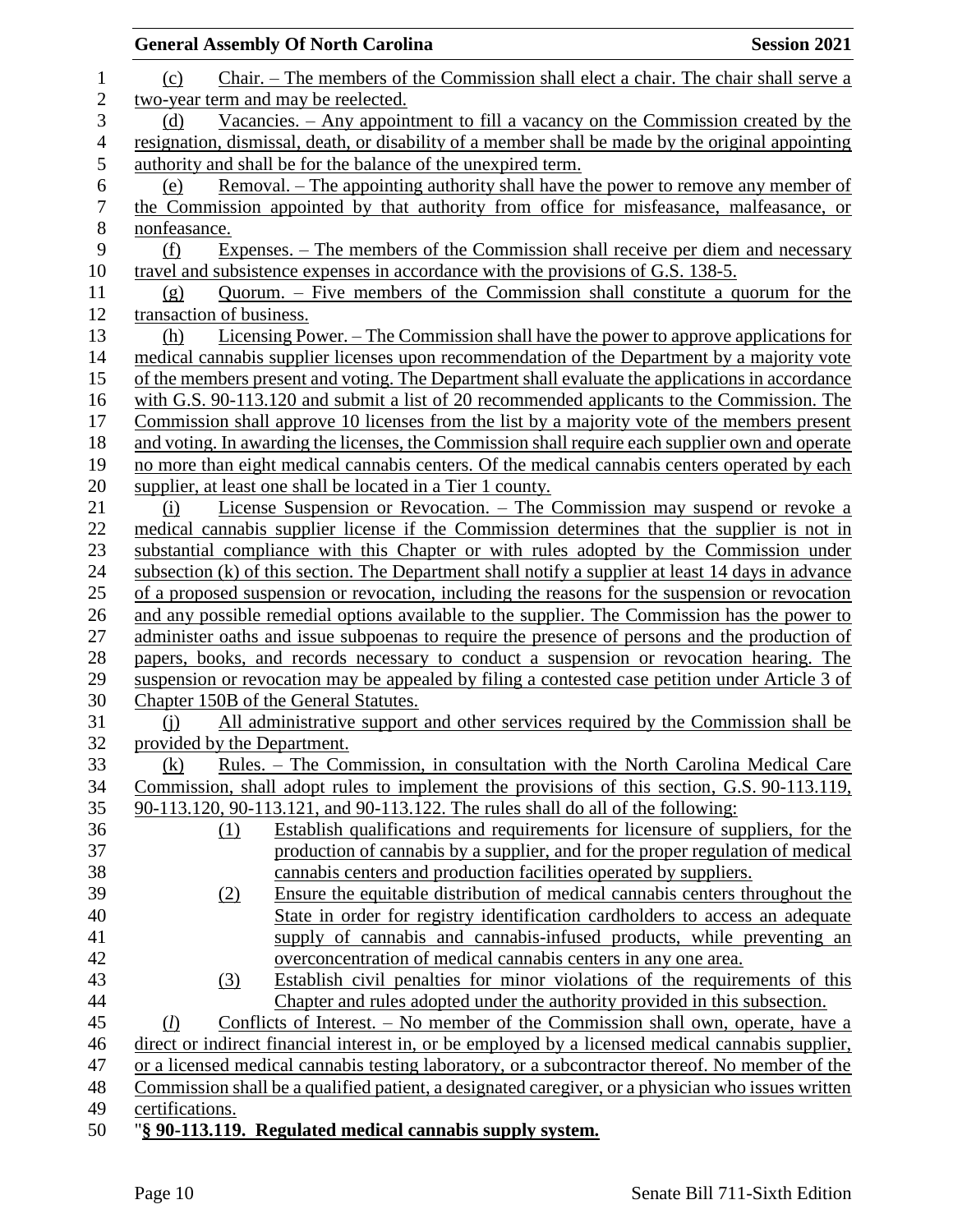### (a) Medical Cannabis Supply System. – The Medical Cannabis Production Commission established in G.S. 90-113.118 shall establish a medical cannabis supply system that authorizes suppliers to produce cannabis and cannabis-infused products in licensed cannabis production facilities and distribute them through medical cannabis centers. In establishing the medical cannabis supply system, the Commission shall (i) provide a safe, regulated supply of cannabis appropriate for medical use by qualified registry identification cardholders issued under G.S. 90-113.115, (ii) ensure statewide access to safe and affordable cannabis to registry identification cardholders, (iii) establish a system that is well-regulated, includes a seed-to-sale tracking system, and is financially viable for suppliers to ensure the highest quality cannabis and cannabis-infused products for patients, and (iv) generate sufficient revenue for the Commission to oversee and for the Department to maintain and operate the system. (b) The Commission shall adopt rules to regulate the medical cannabis supply system, to include, without limitation: 14 (1) Physical plant requirements. (2) Odor control and mitigation. 16 (3) Security, to include video surveillance. (4) Sanitation and workplace safety conditions. 18 (5) Employee training. (6) Record keeping. 20 (7) Inventory limits and controls. 21 (8) Quality control. 22 (9) Reportable events. (10) Procedures for mandatory and voluntary recall of unsafe cannabis or cannabis-infused products. (11) Permitted pesticides to be used and in what amounts, if any. (12) Limitations on the use of solvents or gases exhibiting potential toxicity to humans. (13) Storage of cannabis and cannabis-infused products. (14) Transportation of cannabis and cannabis-infused products. (c) Seed-to-Sale Tracking System. – The Commission shall establish, maintain, and control a computer software tracking system that traces cannabis from seed to sale and allows real-time, 24-hour access by the Department and by the Commission to data from all production facilities, medical cannabis centers, and testing laboratories. The tracking system must allow for integration of other seed-to-sale systems and, at a minimum, include notification of when cannabis seeds are planted, when cannabis plants are harvested and destroyed, and when cannabis is transported, sold, stolen, diverted, or lost. Each medical cannabis supplier shall use the seed-to-sale tracking system established by the Commission or integrate its own seed-to-sale tracking system with the seed-to-sale tracking system established by the Commission. The Commission shall establish minimum requirements for the seed-to-sale tracking system used by a supplier. The Commission may contract with a vendor to establish the seed-to-sale tracking system. The vendor may not have a direct or indirect financial interest in a medical cannabis supplier or testing laboratory. (d) Funding. – The General Assembly may appropriate funds for the initial development and implementation of the medical cannabis supply system, but neither the Department nor the Commission shall use any appropriations from the General Fund to operate the system. The intent of the General Assembly is that the system shall be funded solely by the fees authorized in this Article. "**§ 90-113.120. Medical cannabis supplier license.** (a) Definitions. – The following definitions apply in this section: (1) Nonresident business. – An entity that has not been required to file an income

or franchise tax return with the State for three years prior to filing an initial

**General Assembly Of North Carolina Session 2021**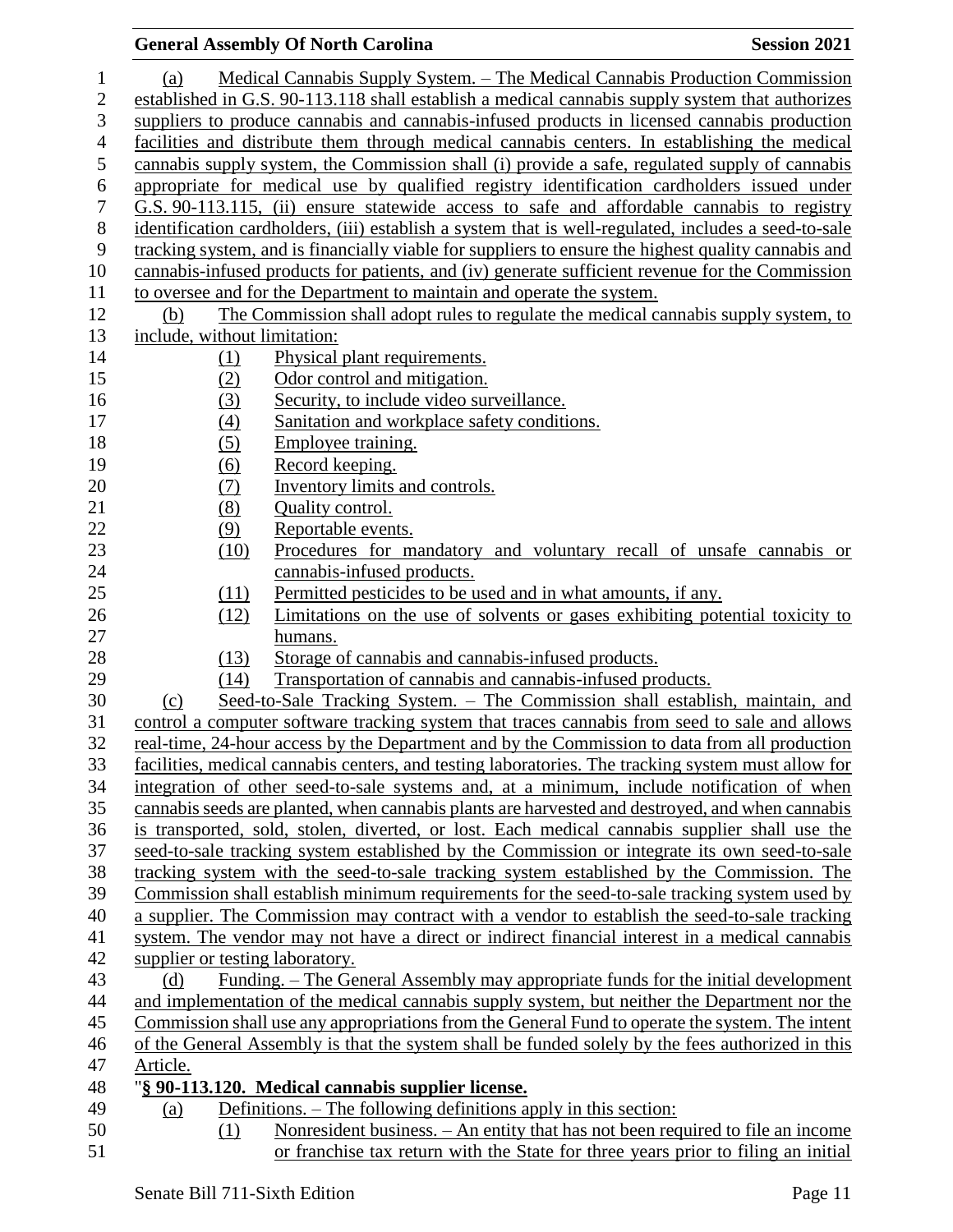|                |                   | <b>General Assembly Of North Carolina</b>                                                        | <b>Session 2021</b> |
|----------------|-------------------|--------------------------------------------------------------------------------------------------|---------------------|
| $\mathbf 1$    |                   | application for a medical cannabis supplier license that meets one or more of                    |                     |
| $\overline{c}$ |                   | the following conditions:                                                                        |                     |
| 3              |                   | Is a nonresident entity.<br>$\underline{\mathbf{a}}$ .                                           |                     |
| $\overline{4}$ |                   | Is a nonresident individual who owns an unincorporated business as a<br><u>b.</u>                |                     |
| 5              |                   | sole proprietor.                                                                                 |                     |
| 6              | (2)               | Nonresident entity. – Defined in G.S. 105-163.1.                                                 |                     |
| 7              | (3)               | Nonresident individual. – Defined in G.S. 105-153.3.                                             |                     |
| $8\,$          | (b)               | Prohibitions. $-$ No person shall do any of the following without first obtaining a              |                     |
| 9              |                   | medical cannabis supplier license from the Commission:                                           |                     |
| 10             | (1)               | Grow, cultivate, produce, or sell cannabis or cannabis-infused products.                         |                     |
| 11             | (2)               | Operate a business to produce cannabis or cannabis-infused products.                             |                     |
| 12             | (3)               | Establish or operate a medical cannabis center for the sale of cannabis,                         |                     |
| 13             |                   | cannabis-infused products, and paraphernalia relating to the administration of                   |                     |
| 14             |                   | cannabis to qualified patients and designated caregivers who hold valid                          |                     |
| 15             |                   | registry identification cards.                                                                   |                     |
| 16             | (c)               | Medical Cannabis Supplier License Application; Fees. - An applicant for a license                |                     |
| 17             |                   | under this subsection shall submit the required information on application forms provided by the |                     |
| 18             |                   | Department. The application form shall require at least all of the following:                    |                     |
| 19             | (1)               | The applicant's name and any legal names the applicant will use for facilities                   |                     |
| 20             |                   | where the applicant will produce cannabis and for each medical cannabis                          |                     |
| 21             |                   | center and production facility the applicant proposes to operate.                                |                     |
| 22             | (2)               | The address of each property, location, or premises the applicant will use to                    |                     |
| 23             |                   | produce cannabis, of each production facility the applicant will use to process                  |                     |
| 24             |                   | cannabis or produce cannabis-infused products, and of each medical cannabis                      |                     |
| 25             |                   | center the applicant will use to dispense or distribute cannabis.                                |                     |
| 26             | (3)               | Documentation demonstrating that the applicant possesses:                                        |                     |
| $27\,$         |                   | Requisite expertise in controlled environment agriculture and the<br>$\underline{a}$ .           |                     |
| 28             |                   | ability to engage in growing or processing of cannabis, as well as                               |                     |
| 29             |                   | product development, quality control, and inventory management of                                |                     |
| 30             |                   | cannabis meeting standards that the Commission shall specify by rule.                            |                     |
| 31             |                   | Technical and technological ability to cultivate, produce, and<br>b.                             |                     |
| 32             |                   | distribute medical cannabis in a manner that meets Commission                                    |                     |
| 33             |                   | standards for production consistency and safe handling.                                          |                     |
| 34             |                   | Ability to secure cannabis production, testing,<br>$\underline{c}$ .                             | resources,          |
| 35             |                   | transportation, and personnel to operate as a safe and secure supplier                           |                     |
| 36             |                   | in compliance with all state regulations in which the applicant has prior                        |                     |
| 37             |                   | experience.                                                                                      |                     |
| 38             | $\underline{(4)}$ | Proposed operating procedures for each production facility, medical cannabis                     |                     |
| 39             |                   | center, and component of the applicant's proposed medical cannabis supply                        |                     |
| 40             |                   | system, including record keeping and security requirements as the                                |                     |
| 41             |                   | Commission shall specify by rule.                                                                |                     |
| 42             | (5)               | The name, address, and date of birth of each principal officer and board                         |                     |
| 43             |                   | member of the supplier.                                                                          |                     |
| 44             | $\underline{(6)}$ | The name, address, and date of birth of each employee of the supplier.                           |                     |
| 45             | (7)               | For first-year suppliers, a nonrefundable license fee in the amount of fifty                     |                     |
| 46             |                   | thousand dollars $(\$50,000)$ plus five thousand dollars $(\$5,000)$ for each                    |                     |
| 47             |                   | production facility or medical cannabis center the applicant proposes to                         |                     |
| 48             |                   | operate under the license.                                                                       |                     |
| 49             | (8)               | For suppliers seeking license renewal, a nonrefundable renewal fee in an                         |                     |
| 50             |                   | amount not less than ten thousand dollars (\$10,000), plus five thousand dollars                 |                     |
| 51             |                   | $(\$5,000)$ for each new production facility or medical cannabis center the                      |                     |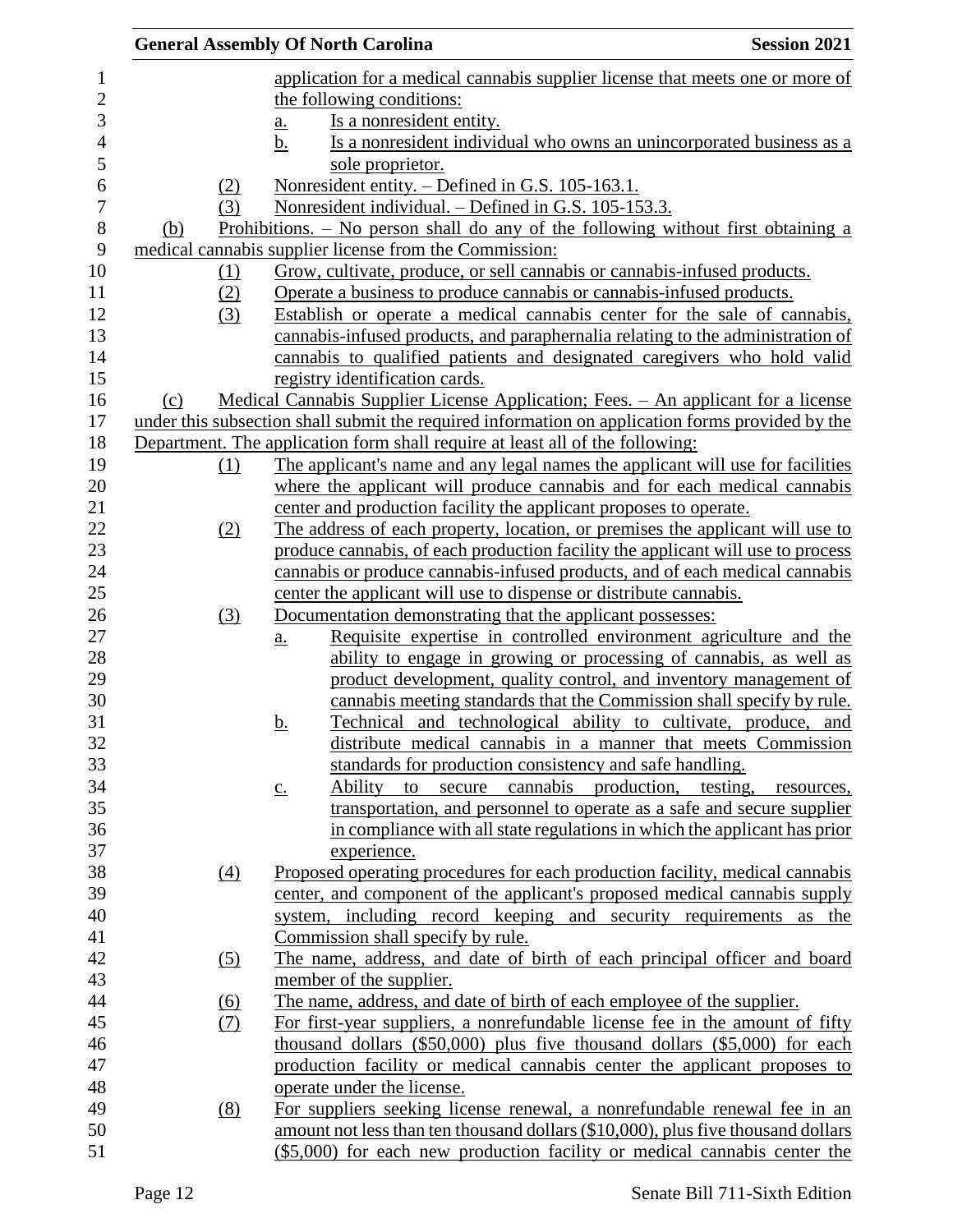|                        | <b>General Assembly Of North Carolina</b>                                                            | <b>Session 2021</b> |
|------------------------|------------------------------------------------------------------------------------------------------|---------------------|
|                        | supplier proposes to operate under the license, plus one thousand dollars                            |                     |
|                        | $($1,000)$ for each existing production facility or medical cannabis center the                      |                     |
|                        | supplier operates under the license as specified in rules adopted by the                             |                     |
|                        | Commission pursuant to G.S. 90-113.118 and annual audited financial                                  |                     |
|                        | statements audited by an independent certified public accountant.                                    |                     |
|                        | Proof the applicant has been a State resident for at least two years and will be                     |                     |
| (9)                    | the majority owner of each medical cannabis center and production facility                           |                     |
|                        | the applicant proposes to operate. The applicant may include nonresident                             |                     |
|                        | partners with demonstrated ownership and operation experience in the                                 |                     |
|                        | cultivation, production, extraction, product development, quality control, and                       |                     |
|                        | inventory management of cannabis products in a state-licensed medical or                             |                     |
|                        | adult use cannabis operation and shall provide proof of state residency for any                      |                     |
|                        | nonresident partner of the applicant.                                                                |                     |
|                        | The name, address, and date of birth of any individual owning more than five                         |                     |
| (10)                   |                                                                                                      |                     |
|                        | percent (5%) of the medical cannabis center and production facility the<br>supplier operates.        |                     |
| (11)                   | Proof in a manner and amount as the Commission shall specify by rule that                            |                     |
|                        | the applicant has sufficient liquid and nonliquid assets to operate as a supplier                    |                     |
|                        | for two years as a part of the medical cannabis supply system established by                         |                     |
|                        | this Article.                                                                                        |                     |
| (12)                   | If the applicant or proposed owners, officers, board members, or managers                            |                     |
|                        | have engaged in medical or adult use cannabis operations in another state,                           |                     |
|                        | evidence of compliance with applicable laws and regulations in that state.                           |                     |
| (13)                   | Any other information the Department considers necessary to ensure                                   |                     |
|                        | compliance with the terms of this Article.                                                           |                     |
| (d)                    | Duration. – Unless suspended or revoked, a medical cannabis supplier license is valid                |                     |
|                        | for a period not to exceed 12 months from the date of issuance.                                      |                     |
| (e)                    | <u>Renewal. – A supplier shall apply for renewal, as necessary, at least 30 days prior to</u>        |                     |
|                        | the expiration of a current license.                                                                 |                     |
| (f)                    | <u>Time Frame for Issuance; Fees. – No later than 30 days after issuing or renewing a</u>            |                     |
|                        | license under this subsection, the Department shall issue a supplier registry identification card to |                     |
|                        | each director and employee listed on the application or renewal form upon receipt of a two           |                     |
|                        | hundred fifty dollar (\$250.00) fee per cardholder.                                                  |                     |
| (g)                    | <u>Notification of Changes. – An applicant or supplier shall notify the Department of</u>            |                     |
|                        | any change in the information submitted on the license application or renewal form within 30         |                     |
| days after the change. |                                                                                                      |                     |
| (h)                    | Availability of Records. – The records of a medical cannabis center operated by a                    |                     |
|                        | supplier are subject to the same restrictions imposed on pharmacy records pursuant to                |                     |
|                        | G.S. 90-85.36. G.S. 90-85.36 applies to each medical cannabis center as if it were a pharmacy        |                     |
|                        | regulated under Article 4A of Chapter 90 of the General Statutes.                                    |                     |
| (i)                    | Cannabis Production Site Card. – The Department shall issue a cannabis production                    |                     |
|                        | site card to each supplier for each production facility approved under this section. The card shall  |                     |
|                        | be posted conspicuously at each production facility.                                                 |                     |
| (i)                    | Performance Requirements. $- A$ supplier must begin cultivation of cannabis within                   |                     |
|                        | 120 days of receiving a medical cannabis supplier license and begin selling cannabis and             |                     |
|                        | cannabis-infused products in medical cannabis centers within 270 days of initiating cultivation.     |                     |
| (k)                    | Criminal History Record Check. – In order to ensure compliance with this section,                    |                     |
|                        | the Department shall conduct a criminal history record check of any person whose name is             |                     |
|                        | submitted on an application as an owner, director, or an employee of the supplier. When              |                     |
|                        | requested by the Department, the North Carolina Department of Public Safety may provide to           |                     |
|                        | the Department a person's criminal history from the State Repository of Criminal Histories. Such     |                     |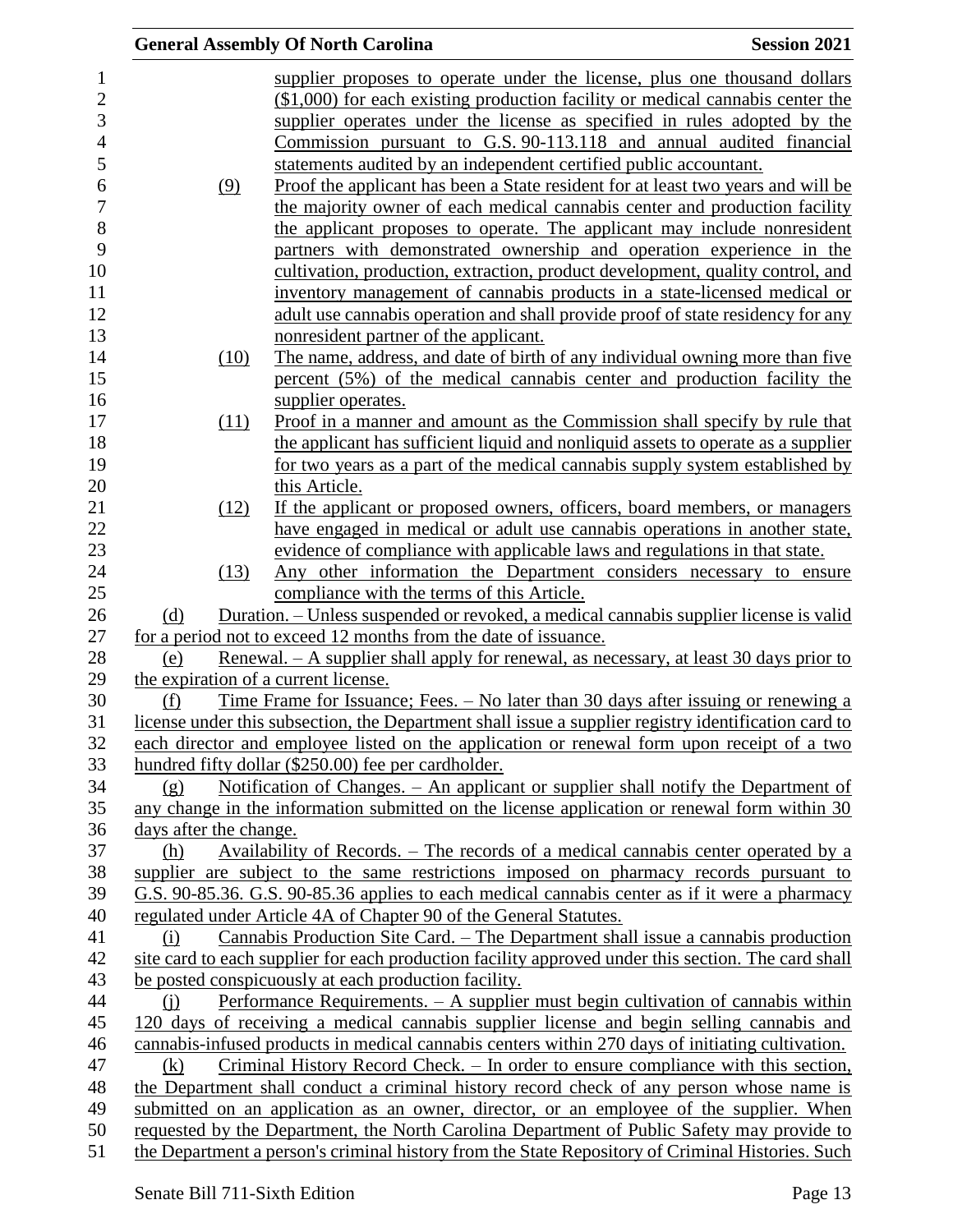# **General Assembly Of North Carolina Session 2021**

| $\mathbf 1$    |                   | requests shall not be due to a person's age, sex, race, color, national origin, religion, creed,                                                                  |
|----------------|-------------------|-------------------------------------------------------------------------------------------------------------------------------------------------------------------|
| $\overline{c}$ |                   | political affiliation, or handicapping condition as defined in G.S. 168A-3. For requests for a State                                                              |
| 3              |                   | criminal history record check only, the Department shall provide to the Department of Public                                                                      |
| 4              |                   | Safety a form consenting to the check signed by the person to be checked and any additional                                                                       |
| 5              |                   | information required by the Department of Public Safety. National criminal record checks are                                                                      |
| 6              |                   | authorized for applicants who have not resided in the State of North Carolina during the past five                                                                |
| 7              |                   | years. For national checks, the Department shall provide to the North Carolina Department of                                                                      |
| 8              |                   | Public Safety the fingerprints of the person to be checked, any additional information required                                                                   |
| 9              |                   | by the Department of Public Safety, and a form signed by the person to be checked consenting                                                                      |
| 10             |                   | to the check of the criminal record and to the use of fingerprints and other identifying information                                                              |
| 11             |                   | required by the State or National Repositories. The fingerprints of the individual shall be                                                                       |
| 12             |                   | forwarded to the State Bureau of Investigation for a search of the State criminal history record                                                                  |
| 13             |                   | file, and the State Bureau of Investigation shall forward a set of fingerprints to the Federal Bureau                                                             |
| 14             |                   | of Investigation for a national criminal history record check. The Department of Health and                                                                       |
| 15             |                   | Human Services shall keep all information pursuant to this section confidential. The Department                                                                   |
| 16             |                   | of Public Safety shall charge a reasonable fee for conducting the checks of the criminal history                                                                  |
| 17             |                   | records authorized by this section. All releases of criminal history information to the Department                                                                |
| 18             |                   | shall be subject to, and in compliance with, rules governing the dissemination of criminal history                                                                |
| 19             |                   | record checks as adopted by the North Carolina Department of Public Safety. All of the                                                                            |
| 20             |                   | information either department receives through the checking of the criminal history is privileged                                                                 |
| 21             |                   | information and for the exclusive use of that department.                                                                                                         |
| 22             | (l)               | Duty to Update. – In order to continue to hold a license under this Article, a supplier                                                                           |
| 23<br>24       |                   | shall notify the Commission of any change in criminal history of any person required to be                                                                        |
|                |                   | evaluated by the Department under this section. The Commission may reevaluate the supplier's                                                                      |
| 25<br>26       |                   | eligibility for a license based on the notification and may modify or revoke the license or require                                                               |
| 27             | (m)               | issuance of a new license with appropriate terms to exclude disqualifying persons.<br>Disqualifications for Licensure. – The Commission shall not issue a license |
| 28             |                   | authorized by this section to any of the following persons:                                                                                                       |
| 29             | <u>(1)</u>        | A person who has not paid the appropriate license or license renewal fee.                                                                                         |
| 30             | (2)               | An individual who is less than 21 years of age.                                                                                                                   |
| 31             | (3)               | A person who has served a sentence for any of the following felonies in the                                                                                       |
| 32             |                   | five years immediately preceding the date of license application: any Class A                                                                                     |
| 33             |                   | through E felony; any felony that includes assault as an essential element of                                                                                     |
| 34             |                   | the offense; any felony under Article 14 (Burglary and Other Housebreakings)                                                                                      |
| 35             |                   | of Chapter 14 of the General Statutes; any felony under Article 16 (Larceny),                                                                                     |
| 36             |                   | Article 16A (Organized Retail Theft), Article 17 (Robbery), Article 18                                                                                            |
| 37             |                   | (Embezzlement), Article 19 (False Pretenses and Cheats), Article 19A                                                                                              |
| 38             |                   | (Obtaining Property or Services by False or Fraudulent Use of Credit Device                                                                                       |
| 39             |                   | or Other Means), Article 19B (Financial Transaction Card Crime Act), or                                                                                           |
| 40             |                   | Article 19C (Financial Identity Theft) of Chapter 14 of the General Statutes.                                                                                     |
| 41             | (4)               | A person (or, with respect to a person who is not an individual, an owner,                                                                                        |
| 42             |                   | director, or employee of the person) who at any time has been convicted of a                                                                                      |
| 43             |                   | felony violation for manufacturing, selling, delivering, or possessing with                                                                                       |
| 44             |                   | intent to manufacture, sell, deliver, or possess a Schedule I or II controlled                                                                                    |
| 45             |                   | substance, in violation of G.S. $90-95(b)(1)$ .                                                                                                                   |
| 46             | $\left( 5\right)$ | Except as otherwise provided in this subdivision, a person who has not been                                                                                       |
| 47             |                   | a resident of North Carolina for at least two years prior to the date of the                                                                                      |
| 48             |                   | license application, unless that person is a minority partner of a State resident                                                                                 |
| 49             |                   | who is the majority owner of the applicant. With respect to a person who is                                                                                       |
| 50             |                   | not an individual, a person that is a nonresident business.                                                                                                       |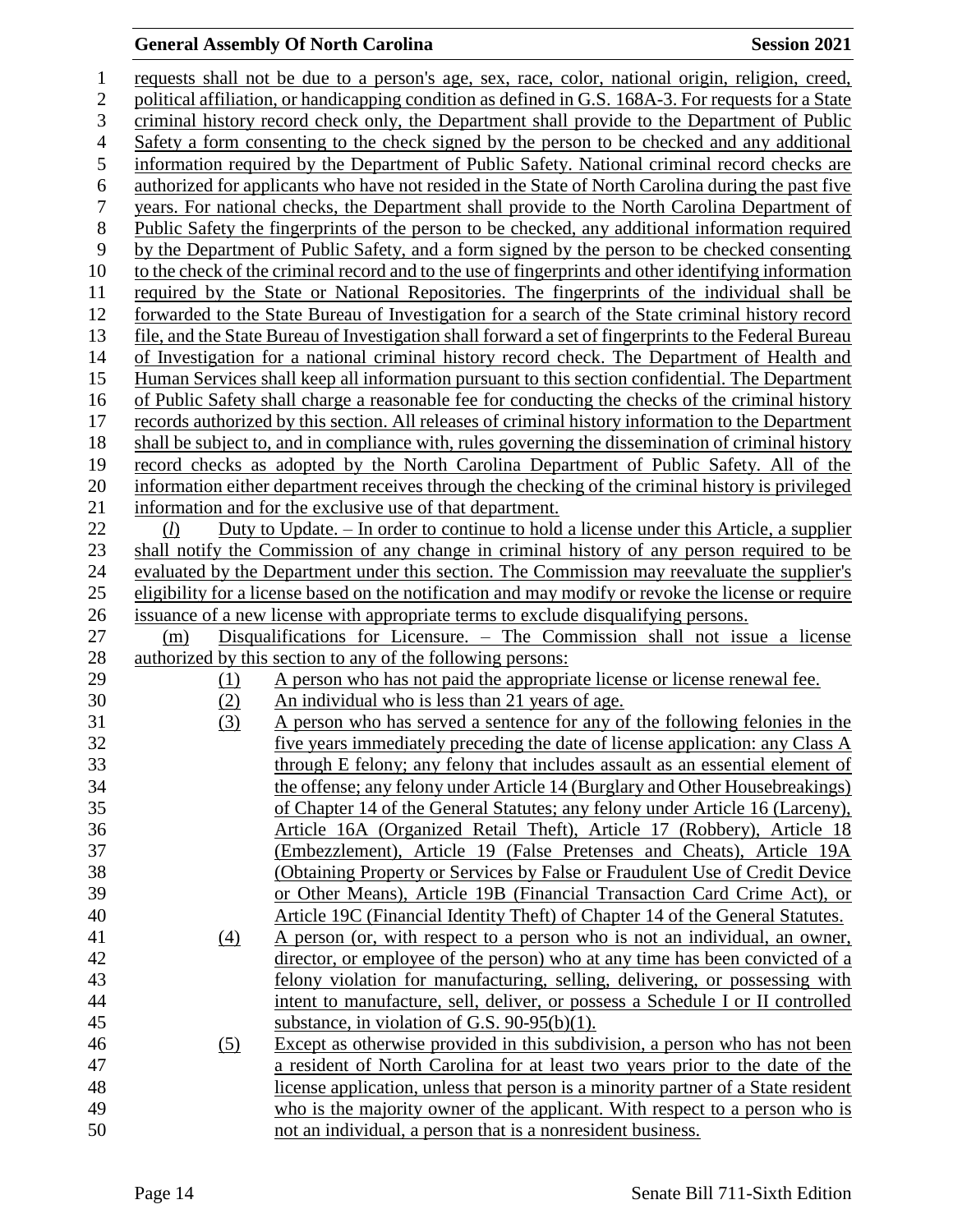|                            | <b>General Assembly Of North Carolina</b><br><b>Session 2021</b>                                                                                                                              |
|----------------------------|-----------------------------------------------------------------------------------------------------------------------------------------------------------------------------------------------|
| (n)                        | Administrative and Judicial Review. – Articles 3 and 4 of Chapter 150B of the                                                                                                                 |
|                            | General Statutes govern administrative and judicial review of an administrative decision made                                                                                                 |
| under this section.        |                                                                                                                                                                                               |
|                            | "§ 90-113.121. Restrictions on supplier sales and supply.                                                                                                                                     |
| (a)                        | Restrictions on Sales and Supply. - A person licensed as a supplier under this Article                                                                                                        |
|                            | is subject to the following sales and supply restrictions:                                                                                                                                    |
| (1)                        | The supplier may sell cannabis and cannabis-infused products only through                                                                                                                     |
|                            | the medical cannabis center that the supplier is licensed to operate under this                                                                                                               |
|                            | Article. A medical cannabis center shall not sell cannabis, cannabis-infused                                                                                                                  |
|                            | products, or paraphernalia relating to the administration of cannabis to any                                                                                                                  |
|                            | person other than a qualified patient, designated caregiver, or except as                                                                                                                     |
|                            | provided in this section. A medical cannabis center shall not sell cannabis or                                                                                                                |
|                            | cannabis-infused products in an amount that exceeds an adequate supply to                                                                                                                     |
|                            | any qualified patient or designated caregiver.                                                                                                                                                |
| (2)                        | The supplier may sell only cannabis grown by the supplier at the production                                                                                                                   |
|                            | facilities approved under this Article. Except as provided in this section, the                                                                                                               |
|                            | supplier shall not sell cannabis, cannabis plants, cannabis seeds, or cultivation                                                                                                             |
|                            | equipment to any other person other than through the medical cannabis center                                                                                                                  |
|                            | that the supplier is licensed to operate.                                                                                                                                                     |
| (b)                        | <u>Resale. – The supplier may sell cannabis or cannabis-infused products for resale to</u>                                                                                                    |
| another licensed supplier. |                                                                                                                                                                                               |
|                            | "§ 90-113.122. Supplier reporting; monthly fees; fines; audit.                                                                                                                                |
| (a)                        | Monthly Reports. – Each supplier licensed under this Article shall submit monthly                                                                                                             |
|                            | reports to the Department on all financial transactions, including, but not limited to, production,                                                                                           |
|                            | sales and purchases of cannabis and cannabis-infused products, and transfers of cannabis and                                                                                                  |
|                            | cannabis-infused products for no consideration with respect to each medical cannabis center and                                                                                               |
|                            | production facility operated by the supplier. Each supplier licensed under this Article shall report                                                                                          |
|                            | quarterly to the Commission on all cannabis or cannabis-infused products the supplier sold or                                                                                                 |
|                            | manufactured in the previous quarter.                                                                                                                                                         |
| (b)                        | <u>Monthly Fee. – Each supplier licensed under this section shall pay to the Department</u>                                                                                                   |
|                            | a monthly fee equal to ten percent $(10\%)$ of the gross revenue derived from the sale of cannabis<br>and cannabis-infused products at all medical cannabis centers operated by the supplier. |
| (c)                        | Construction. – Nothing in this section shall be construed to exempt persons licensed                                                                                                         |
|                            | under this section from the reporting or remittance of sales tax for any transaction upon which a                                                                                             |
| sales tax may be levied.   |                                                                                                                                                                                               |
| (d)                        | Fines. – The Department may, in addition to or in lieu of any other penalties imposed                                                                                                         |
|                            | under this Article, impose a fine of up to ten thousand dollars (\$10,000) on a supplier for any of                                                                                           |
| the following violations:  |                                                                                                                                                                                               |
| <u>(1)</u>                 | Violating a statute or Commission rule.                                                                                                                                                       |
| (2)                        | Failing to maintain qualifications for approval.                                                                                                                                              |
| (3)                        | Endangering the health, safety, or security of a qualified patient.                                                                                                                           |
| (4)                        | Improperly disclosing confidential information of a qualified patient.                                                                                                                        |
| (5)                        | Making or filing a report or record that the supplier knows to be false.                                                                                                                      |
| (6)                        | Willfully failing to maintain a record required by law or rule.                                                                                                                               |
| <u>(7)</u>                 | Willfully impeding or obstructing an employee or agent of the Department in                                                                                                                   |
|                            | the furtherance of his or her official duties.                                                                                                                                                |
| (8)                        | Engaging in fraud or deceit, negligence, incompetence, or misconduct in the                                                                                                                   |
|                            | business practices of a medical cannabis supplier.                                                                                                                                            |
| (9)                        | Making misleading, deceptive, or fraudulent representations in or related to                                                                                                                  |
|                            | the business practices of a medical cannabis supplier.                                                                                                                                        |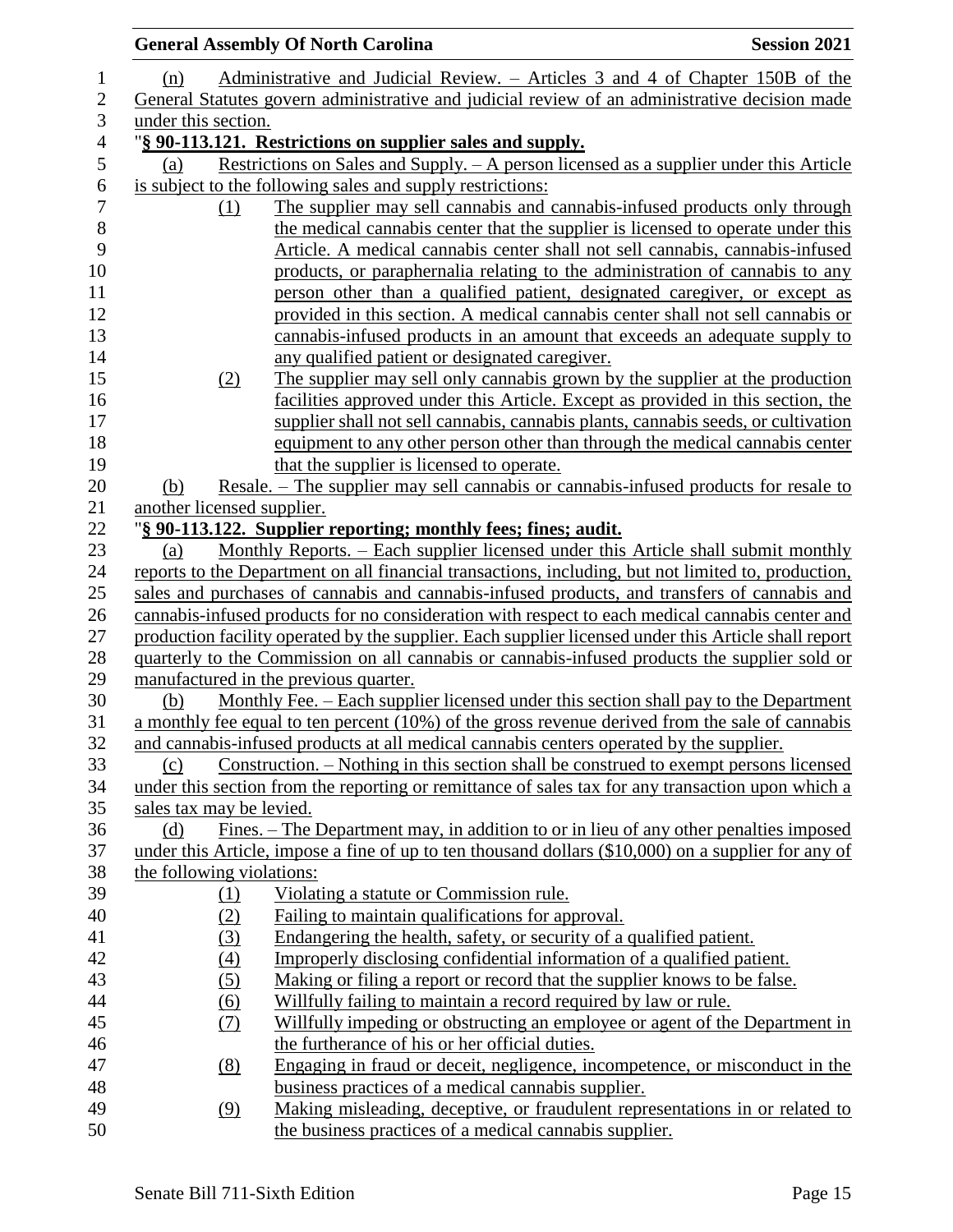|                  |                         | <b>General Assembly Of North Carolina</b>                                                                                                                                                          | <b>Session 2021</b> |
|------------------|-------------------------|----------------------------------------------------------------------------------------------------------------------------------------------------------------------------------------------------|---------------------|
| $\mathbf 1$      | (10)                    | Violating a lawful order of the Department or an agency of the State, or failing                                                                                                                   |                     |
| $\mathbf{2}$     |                         | to comply with a lawfully issued subpoena of the Department or an agency of                                                                                                                        |                     |
| 3                |                         | the State.                                                                                                                                                                                         |                     |
| $\overline{4}$   |                         | Where there are multiple incidents resulting in more than one violation of the same provision,                                                                                                     |                     |
| 5                |                         | the Department may impose a fine, up to the maximum, for each violation. For violations that                                                                                                       |                     |
| 6                |                         | are ongoing and continuous in nature, each day a violation continues constitutes a distinct                                                                                                        |                     |
| $\boldsymbol{7}$ |                         | violation. The Commission may establish criteria for fine amounts. A supplier may appeal the                                                                                                       |                     |
| 8                |                         | imposition of fines by the Department to the Commission, and the Commission shall adopt rules                                                                                                      |                     |
| 9                | governing such appeals. |                                                                                                                                                                                                    |                     |
| 10               | (e)                     | Audit. – The Commission may require in its discretion an audit of the financial                                                                                                                    |                     |
| 11               |                         | transactions of a supplier to be conducted by an independent certified accountant. The                                                                                                             |                     |
| 12               |                         | Department reserves the right to select the independent certified accountant to be used for the                                                                                                    |                     |
| 13               |                         | audit. The supplier shall be responsible for all costs associated with the audit.                                                                                                                  |                     |
| 14               |                         | "§ 90-113.123. Exemption from criminal laws.                                                                                                                                                       |                     |
| 15               | (a)                     | Exemption from Criminal Laws. $-$ A supplier is exempt from the criminal laws of this                                                                                                              |                     |
| 16               |                         | State for possession, production, delivery, or transportation of cannabis or aiding and abetting                                                                                                   |                     |
| 17               |                         | another in the possession, production, delivery, or transportation of cannabis or any other                                                                                                        |                     |
| 18               |                         | criminal offense in which possession, production, delivery, or transportation of cannabis is an                                                                                                    |                     |
| 19               |                         | element if the individual is in compliance with this Article and rules adopted under this Article.                                                                                                 |                     |
| 20               | (b)                     | Loss of Exemption from Criminal Laws. $- A$ person who is not a qualified patient or                                                                                                               |                     |
| 21               |                         | a designated caregiver but who is otherwise authorized to possess, produce, deliver, or transport                                                                                                  |                     |
| 22               |                         | cannabis for medical use pursuant to this Article ceases to be exempt as provided in subsection                                                                                                    |                     |
| 23               |                         | (a) of this section upon committing any of the following acts:                                                                                                                                     |                     |
| 24               | (1)                     | Driving while impaired in violation of G.S. 20-138.1, 20-138.2, or 20-138.5.                                                                                                                       |                     |
| 25               | (2)                     | Delivering cannabis to any individual who the person knows or has reason to                                                                                                                        |                     |
| 26               |                         | know is not a qualified patient or designated caregiver who holds a valid                                                                                                                          |                     |
| 27               |                         | registry identification card issued under G.S. 90-113.115, or a supplier who                                                                                                                       |                     |
| 28               |                         | holds a license under G.S. 90-120.                                                                                                                                                                 |                     |
| 29               | (3)                     | Manufacturing or distributing cannabis at an address not registered with the                                                                                                                       |                     |
| 30               |                         | Department.                                                                                                                                                                                        |                     |
| 31               | (4)                     | Failing to report transfer of cannabis authorized under this Article to the                                                                                                                        |                     |
| 32               |                         | Department.                                                                                                                                                                                        |                     |
| 33               |                         | "§ 90-113.124. Protections for the medical use of cannabis.                                                                                                                                        |                     |
| 34               | (a)                     | A registry identification cardholder shall not be subject to arrest, prosecution, or                                                                                                               |                     |
| 35<br>36         |                         | penalty in any manner for the possession or purchase of cannabis for medical use by the qualified<br>patient if the quantity of usable cannabis possessed or purchased does not exceed an adequate |                     |
| 37               |                         | supply, as determined by the qualified patient's physician.                                                                                                                                        |                     |
| 38               | (b)                     | If usable cannabis is infused or added as an ingredient to an edible cannabis product,                                                                                                             |                     |
| 39               |                         | salve, tincture, or any other preparation to be consumed or used by a qualified patient, the weight                                                                                                |                     |
| 40               |                         | of the other ingredients that are not usable cannabis shall not be included for the purpose of                                                                                                     |                     |
| 41               |                         | determining whether a qualified patient is in possession of an amount of cannabis that exceeds                                                                                                     |                     |
| 42               |                         | the qualified patient's adequate supply.                                                                                                                                                           |                     |
| 43               | (c)                     | A supplier shall not be subject to arrest, prosecution, or penalty in any manner for                                                                                                               |                     |
| 44               |                         | producing, possessing, distributing, or dispensing cannabis or cannabis-infused products in a                                                                                                      |                     |
| 45               |                         | manner consistent with this Article.                                                                                                                                                               |                     |
| 46               | (d)                     | When an employee, officer, or agent of the State makes a finding, determination, or                                                                                                                |                     |
| 47               |                         | otherwise considers a qualified patient or designated caregiver's possession or use of cannabis,                                                                                                   |                     |
| 48               |                         | or a cannabis-infused product, the employee, officer, or agent may not consider the qualified                                                                                                      |                     |
| 49               |                         | patient or designated caregiver's possession or use any differently than the lawful possession or                                                                                                  |                     |
| 50               |                         | use of any prescribed controlled substance, if the qualified patient or designated caregiver's                                                                                                     |                     |
| 51               |                         | possession or use complies with this Article.                                                                                                                                                      |                     |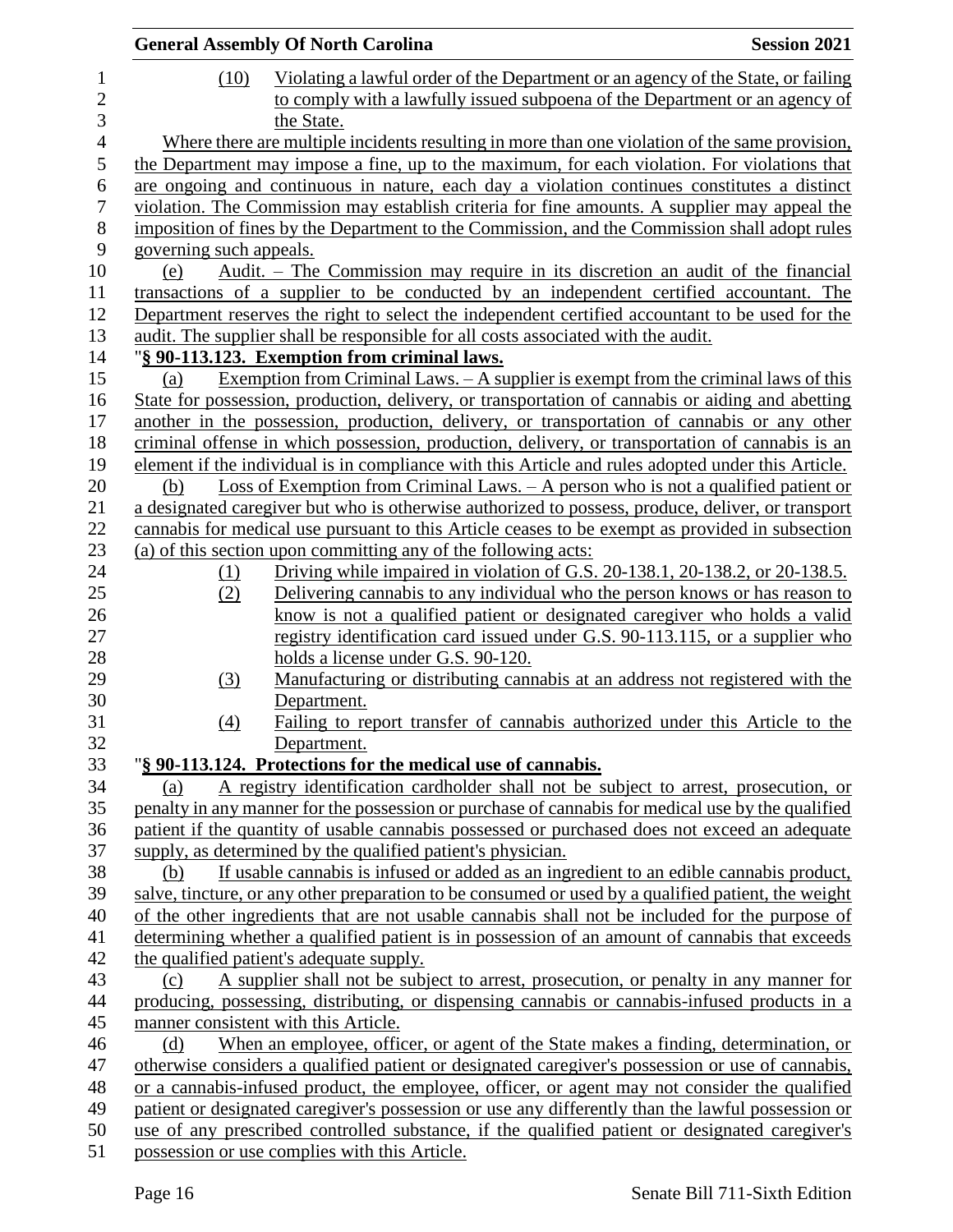|                                | <b>General Assembly Of North Carolina</b>                                                             | <b>Session 2021</b> |
|--------------------------------|-------------------------------------------------------------------------------------------------------|---------------------|
| (e)                            | Nothing in this Article shall be construed to extend the protections of this Article to               |                     |
|                                | any person, including a qualified patient, a designated caregiver, or a supplier, to allow that       |                     |
|                                | person to acquire, possess, manufacture, produce, use, sell, distribute, dispense, or transport       |                     |
|                                | cannabis in a manner that is not consistent with this Article.                                        |                     |
|                                | "§ 90-113.125. Smoking and vaping prohibited in certain places.                                       |                     |
| (a)                            | Nothing in this Article shall authorize a registry identification cardholder to engage                |                     |
|                                | in the smoking of cannabis or the vaping of cannabis for medical use in the following places:         |                     |
| (1)                            | In a public place or a place open to the public.                                                      |                     |
| (2)                            | In any place of employment.                                                                           |                     |
| (3)                            | In a vehicle.                                                                                         |                     |
| (4)                            | In or within 1,000 linear feet of the property line of a church, unless the                           |                     |
|                                | medical use occurs within a private residence.                                                        |                     |
| $\left( 5\right)$              | In or within 1,000 linear feet of the property line of a child care facility as                       |                     |
|                                | defined in G.S. $110-86(3)$ , unless the medical use occurs within a private                          |                     |
|                                | residence. When a private residence is a child care facility, the smoking of                          |                     |
|                                | cannabis and the vaping of cannabis is prohibited.                                                    |                     |
| <u>(6)</u>                     | In or within 1,000 linear feet of the property line of a public school unit or any                    |                     |
|                                | nonpublic school as defined in Part 1 or Part 2 of Article 39 of Chapter 115C                         |                     |
|                                | of the General Statutes, unless the medical use occurs within a private                               |                     |
|                                | residence.                                                                                            |                     |
| (7)                            | In or within 1,000 linear feet of the property line of a community college or                         |                     |
|                                | the facilities of The University of North Carolina and the grounds of those                           |                     |
|                                | facilities as defined in G.S. $143-597(a)(6)$ , unless the medical use occurs                         |                     |
|                                | within a private residence. Smoking or vaping is permitted inside buildings                           |                     |
|                                | that are used for medical or scientific research to the extent that smoking or                        |                     |
|                                | vaping is an integral part of the research. Smoking or vaping permitted under                         |                     |
|                                | this subdivision shall be confined to the area where the research is being                            |                     |
| (b)                            | conducted.<br>Any individual who engages in the smoking of cannabis or the vaping of cannabis in      |                     |
|                                | violation of this section shall be guilty of an infraction and punished by a fine of not more than    |                     |
| twenty-five dollars (\$25.00). |                                                                                                       |                     |
|                                | "§ 90-113.126. Violations; penalties; and enhanced sentence for trafficking related to                |                     |
|                                | medical cannabis.                                                                                     |                     |
| (a)                            | Any person who manufactures, sells, delivers, or possesses with intent to                             |                     |
|                                | manufacture, sell, or deliver cannabis in violation of this Article at a medical cannabis center or   |                     |
|                                | production facility shall be punished as a Class G felon.                                             |                     |
| (b)                            | Any person who creates, sells, delivers, or possesses with intent to sell or deliver                  |                     |
|                                | counterfeit cannabis in violation of this Article at a medical cannabis center or production facility |                     |
|                                | shall be punished as a Class H felon.                                                                 |                     |
| (c)                            | Any person who possesses an amount of cannabis up to 1 1/2 ounces in violation of                     |                     |
|                                | this Article, at a medical cannabis center or production facility, shall be deemed guilty of a Class  |                     |
| A1 misdemeanor.                |                                                                                                       |                     |
| (d)                            | Any person who possesses an amount of cannabis that exceeds $1/1/2$ ounces in                         |                     |
|                                | violation of this Article, at a medical cannabis center or production facility, shall be punished as  |                     |
| a Class H felon.               |                                                                                                       |                     |
| (e)                            | Any person that provides the Department with false or misleading information in                       |                     |
|                                | relation to a registry identification card or license shall be deemed guilty of a Class 1             |                     |
| misdemeanor.                   |                                                                                                       |                     |
| (f)                            | Any person who has been issued a valid registry identification card who is found to                   |                     |
|                                | be in possession of cannabis in violation of this Article shall be punished as a Class I felon.       |                     |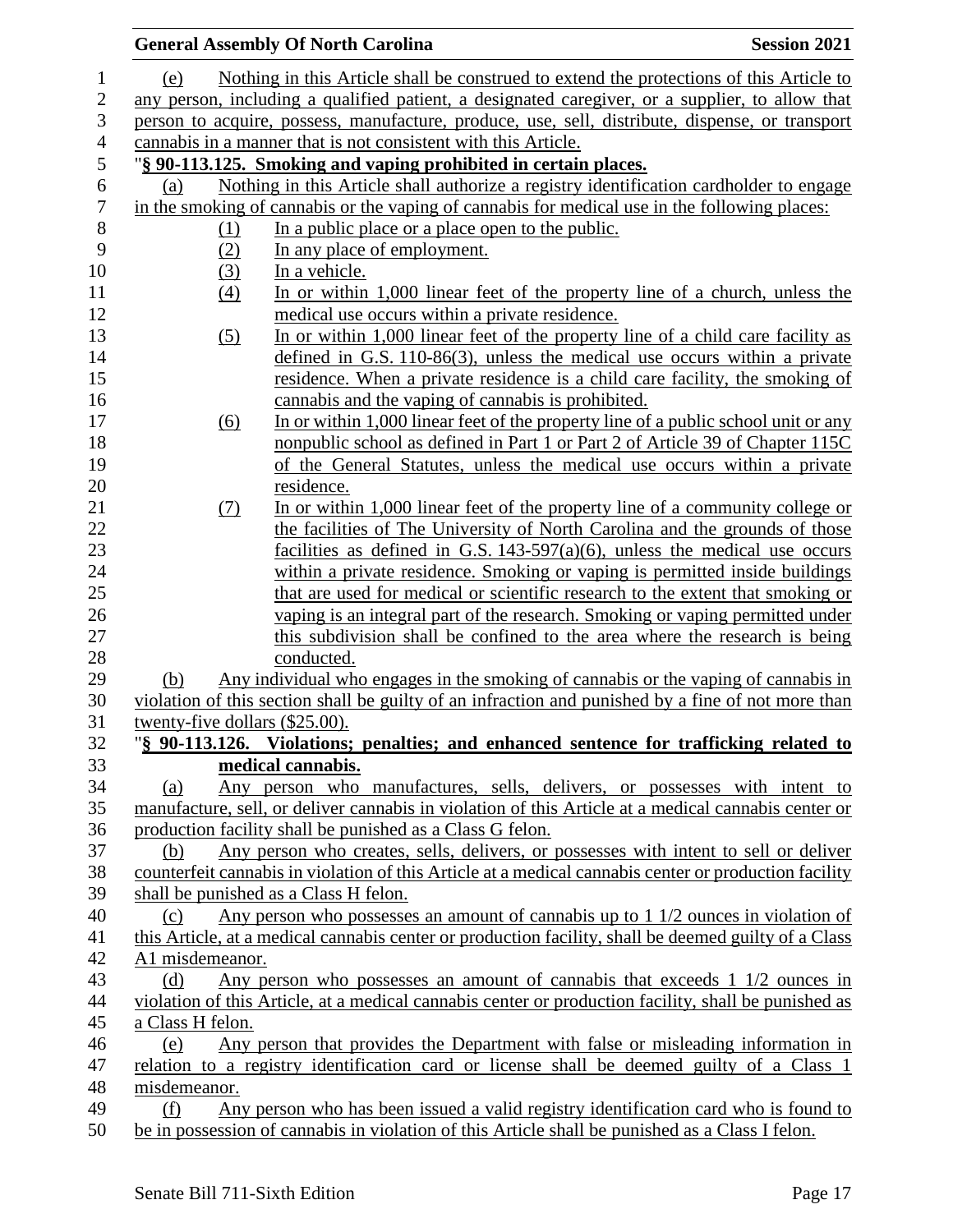# **General Assembly Of North Carolina Session 2021**

| $\mathbf{1}$             | (g)                          | If a person is convicted of a violation of G.S. $90-95(h)(1)$ , and it is found that the            |
|--------------------------|------------------------------|-----------------------------------------------------------------------------------------------------|
| $\overline{2}$           |                              | offense was committed at a medical cannabis center or production facility or with cannabis from     |
| 3                        |                              | a medical cannabis center or production facility, then the person shall be sentenced at a felony    |
| $\overline{\mathcal{A}}$ |                              | class level one class higher than the principal felony for which the person was convicted, and an   |
| 5                        |                              | additional 12 months will be added to the mandatory minimum sentence. No defendant sentenced        |
| 6                        |                              | pursuant to this section shall be sentenced at a level higher than a Class C felony. An indictment  |
| $\boldsymbol{7}$         |                              | or information for the felony shall allege in that indictment or information the facts that qualify |
| 8                        |                              | the offense for an enhancement under this section. One pleading is sufficient for all felonies that |
| 9                        | are tried at a single trial. |                                                                                                     |
| 10                       | (h)                          | These penalties may be imposed in addition to any other penalties provided by law.                  |
| 11                       |                              | "§ 90-113.127. North Carolina medical cannabis verification system.                                 |
| 12                       | (a)                          | Verification System. – The Department shall establish a secure web-based                            |
| 13                       |                              | verification system. The verification system shall allow authorized Department personnel, State     |
| 14                       |                              | and local law enforcement personnel, and medical cannabis centers to enter a registry               |
| 15                       |                              | identification card number to determine whether the number corresponds with a current, valid        |
| 16                       |                              | registry identification card. For the purposes of this subsection, the system may disclose only:    |
| 17                       | $\Omega$                     | Whether the registry identification card is valid.                                                  |
| 18                       | (2)                          | The name, address, and date of birth of the cardholder.                                             |
| 19                       | (3)                          | A photograph of the cardholder, if required by Department rules.                                    |
| 20                       | (4)                          | Whether the cardholder is a qualifying patient or a designated caregiver.                           |
| 21                       | (5)                          | The registry identification card number of any associated qualifying patients                       |
| 22                       |                              | or designated caregivers.                                                                           |
| 23                       | $\underline{(6)}$            | Only if accessed by a medical cannabis center employee or authorized                                |
| 24                       |                              | Department personnel, the amount of cannabis and cannabis-infused products                          |
| 25                       |                              | dispensed in the past 30 days.                                                                      |
| 26                       | (7)                          | The delivery method of the cannabis.                                                                |
| 27                       | (b)                          | Verification System Access. – No person or entity may have access to information                    |
| 28                       |                              | contained in the Department's verification system, except for an authorized employee of the         |
| 29                       |                              | Department in the course of official duties or a State or local law enforcement officer in the      |
| 30                       |                              | course of official duties related to a person who claims to be a qualifying patient, designated     |
| 31                       |                              | caregiver, supplier, or supplier agent engaged in conduct authorized in this Article.               |
| 32                       | (c)                          | Requirement to Check. – Before cannabis or cannabis-infused products may be                         |
| 33                       |                              | dispensed to a registry identification cardholder, a medical cannabis center employee shall access  |
| 34                       |                              | the verification system and determine that:                                                         |
| 35                       | (1)                          | The registry identification card presented at the medical cannabis center is                        |
| 36                       |                              | valid.                                                                                              |
| 37                       | (2)                          | Each person presenting a registry identification card is the person identified                      |
| 38                       |                              | on the registry identification card presented to the medical cannabis center                        |
| 39                       |                              | employee.                                                                                           |
| 40                       | $\left(3\right)$             | The amount to be dispensed would not cause a qualifying patient, directly or                        |
| 41                       |                              | via the qualifying patient's designated caregiver, to exceed the limit on                           |
| 42                       |                              | obtaining no more than an adequate supply of cannabis or cannabis-infused                           |
| 43                       |                              | products during any 30-day period.                                                                  |
| 44                       | (4)                          | The cannabis to be dispensed complies with the delivery method.                                     |
| 45                       | (5)                          | After making the determinations required in subdivisions (3) and (4) of this                        |
| 46                       |                              | subsection, but before dispensing cannabis or cannabis-infused products to a                        |
| 47                       |                              | registry identification cardholder, a medical cannabis center employee shall                        |
| 48                       |                              | enter the following information in the verification system:                                         |
| 49                       |                              | How much cannabis or cannabis-infused product is to be dispensed to<br><u>a.</u>                    |
| 50                       |                              | the registry identification cardholder.                                                             |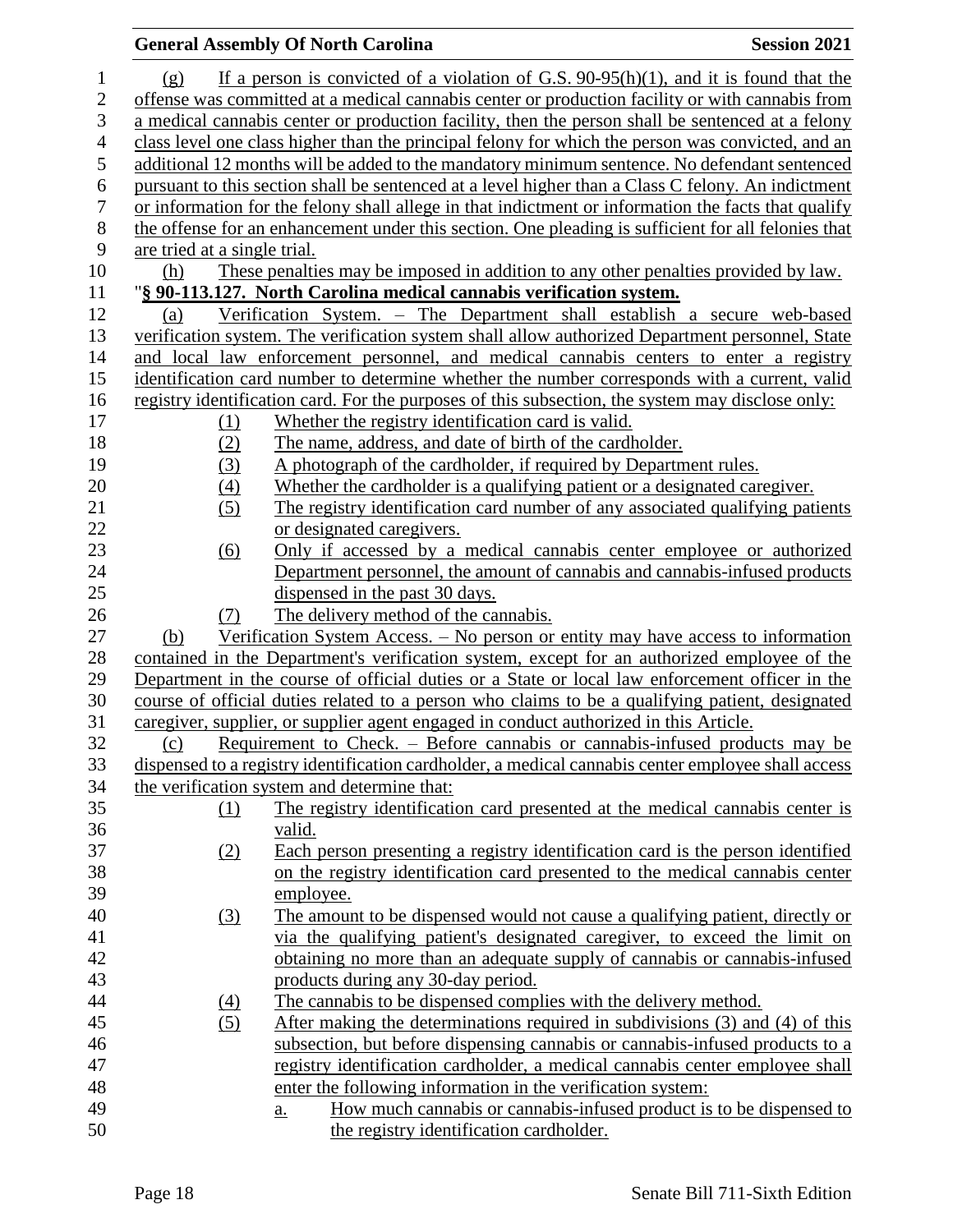|                   |          | <b>General Assembly Of North Carolina</b>                                                                                                                                                      | <b>Session 2021</b> |
|-------------------|----------|------------------------------------------------------------------------------------------------------------------------------------------------------------------------------------------------|---------------------|
|                   |          | Whether the cannabis or cannabis-infused product is to be dispensed<br><u>b.</u>                                                                                                               |                     |
|                   |          | directly to the qualifying patient or to the qualifying patient's                                                                                                                              |                     |
|                   |          | designated caregiver.                                                                                                                                                                          |                     |
|                   |          | The date and time the cannabis or cannabis-infused product is to be<br>$\underline{C}$ .                                                                                                       |                     |
|                   |          | dispensed.                                                                                                                                                                                     |                     |
|                   |          | The registry identification number of the medical cannabis center that<br><u>d.</u>                                                                                                            |                     |
|                   |          | dispensed the cannabis or cannabis-infused product.                                                                                                                                            |                     |
|                   |          | "§ 90-113.128. Inspections; security measures.                                                                                                                                                 |                     |
| (a)               |          | Inspection. - The Department shall perform annual inspections of the premises of any                                                                                                           |                     |
|                   |          | person licensed under this section, including any production facility or medical cannabis center.                                                                                              |                     |
|                   |          | All production facilities and medical cannabis centers owned and operated by a supplier are                                                                                                    |                     |
|                   |          | subject to random inspection by the Department, and the North Carolina State Bureau of                                                                                                         |                     |
|                   |          | Investigation in accordance with rules adopted by the Commission, which shall be developed by                                                                                                  |                     |
|                   |          | the Commission after consulting with and receiving input from the North Carolina State Bureau                                                                                                  |                     |
| of Investigation. |          |                                                                                                                                                                                                |                     |
| (b)               |          | Security Measures. -                                                                                                                                                                           |                     |
|                   | (1)      | Suppliers shall implement appropriate security measures in accordance with                                                                                                                     |                     |
|                   |          | rules adopted by the Commission, which shall be developed by the                                                                                                                               |                     |
|                   |          | Commission after consulting with and receiving input from the North Carolina                                                                                                                   |                     |
|                   |          | State Bureau of Investigation, designed to deter and prevent the theft of                                                                                                                      |                     |
|                   |          | cannabis and cannabis-infused products and unauthorized entrance into areas                                                                                                                    |                     |
|                   |          | containing cannabis or cannabis-infused products.                                                                                                                                              |                     |
|                   | (2)      | All production facilities shall conduct cultivation, harvesting, processing, and                                                                                                               |                     |
|                   |          | packaging of cannabis and cannabis-infused products in a controlled, secure                                                                                                                    |                     |
|                   |          | facility at a physical address provided to the Commission during the medical                                                                                                                   |                     |
|                   |          | cannabis supplier license application process. A production facility may only                                                                                                                  |                     |
|                   |          | be accessed by a supplier or a supplier's employee or agent, authorized                                                                                                                        |                     |
|                   |          | Department personnel, law enforcement personnel, emergency personnel, and                                                                                                                      |                     |
|                   |          | adults who are 21 years of age and older who are accompanied by a supplier                                                                                                                     |                     |
|                   |          | or supplier's agents or principals.                                                                                                                                                            |                     |
|                   |          | "§ 90-113.129. Medical cannabis center restrictions.                                                                                                                                           |                     |
| (a)               |          | Hours. - A medical cannabis center licensed under this Article shall not sell cannabis                                                                                                         |                     |
|                   |          | or cannabis-infused products between the hours of 7:00 P.M. and 7:00 A.M.                                                                                                                      |                     |
| <u>(b)</u>        |          | Location. – A medical cannabis center shall not be located within 1,000 linear feet of                                                                                                         |                     |
|                   |          | the property line of any of the following places:                                                                                                                                              |                     |
|                   | (1)      | A church.                                                                                                                                                                                      |                     |
|                   | (2)      | A child care facility as defined in G.S. 110-86(3).                                                                                                                                            |                     |
|                   | (3)      | A public school unit or any nonpublic school as defined in Part 1 or Part 2 of                                                                                                                 |                     |
|                   |          | Article 39 of Chapter 115C of the General Statutes.                                                                                                                                            |                     |
|                   | $\Delta$ | A community college or the facilities of The University of North Carolina and                                                                                                                  |                     |
|                   |          | the grounds of those facilities as defined in G.S. $143-597(a)(6)$ .                                                                                                                           |                     |
| (c)               |          | Limited Entry. – Entry to medical cannabis centers shall be strictly limited to qualified                                                                                                      |                     |
|                   |          | patients, designated caregivers, and persons whose job duties require their presence in the<br>medical cannabis center, including employees and contractors of the medical cannabis center and |                     |
|                   |          | State employees with an inspection or regulatory role. The Commission may set other limitations                                                                                                |                     |
|                   |          | as necessary to protect the public.                                                                                                                                                            |                     |
| (d)               |          | Employee Age. – Employees of a medical cannabis center must be 21 years of age or                                                                                                              |                     |
| older.            |          |                                                                                                                                                                                                |                     |
| (e)               |          | <u>Consumption Prohibited. – Consumption of cannabis or cannabis-infused products on</u>                                                                                                       |                     |
|                   |          | the site of a medical cannabis center is prohibited.                                                                                                                                           |                     |
|                   |          |                                                                                                                                                                                                |                     |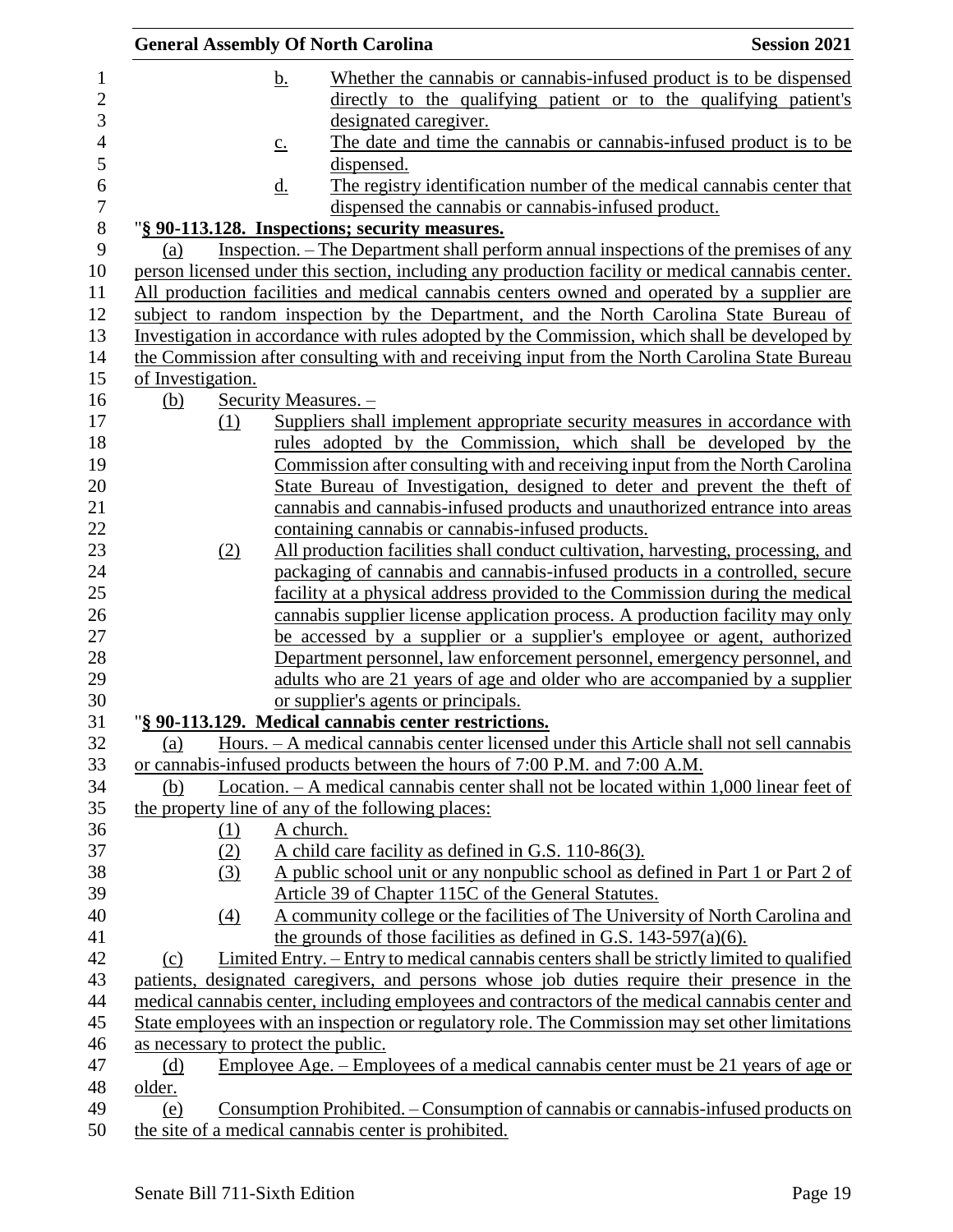|                  |                             | <b>General Assembly Of North Carolina</b>                                                                                                                                           | <b>Session 2021</b> |
|------------------|-----------------------------|-------------------------------------------------------------------------------------------------------------------------------------------------------------------------------------|---------------------|
| $\mathbf{1}$     | (f)                         | Products. – The only products that may be sold in a medical cannabis center are                                                                                                     |                     |
| $\overline{2}$   |                             | cannabis and cannabis-infused products and paraphernalia relating to the administration of                                                                                          |                     |
| 3                |                             | cannabis and cannabis-infused products.                                                                                                                                             |                     |
| 4                | (g)                         | Visibility Restriction. - Cannabis, cannabis-infused products, and paraphernalia shall                                                                                              |                     |
| $\mathfrak s$    |                             | not be visible to the public from the outside of the medical cannabis center.                                                                                                       |                     |
| 6                | (h)                         | Delivery. – The Commission may establish rules to allow the delivery of cannabis,                                                                                                   |                     |
| $\boldsymbol{7}$ |                             | cannabis-infused products, and paraphernalia used to administer cannabis products by medical                                                                                        |                     |
| $8\,$            |                             | cannabis centers to the home of a qualified patient or a designated caregiver in a manner that                                                                                      |                     |
| 9                |                             | ensures public safety, the safety of persons delivering the products, and the prevention of                                                                                         |                     |
| 10               | diversion.                  |                                                                                                                                                                                     |                     |
| 11               |                             | "§ 90-113.130. Testing of cannabis and cannabis-infused products.                                                                                                                   |                     |
| 12               | (a)                         | The Department shall establish standards for and shall license up to five independent                                                                                               |                     |
| 13               |                             | testing laboratories to test cannabis and cannabis-infused products that are to be sold in the State.                                                                               |                     |
| 14               |                             | An independent testing laboratory shall analyze a representative sample of all cannabis or                                                                                          |                     |
| 15               |                             | cannabis-infused products before the sale or transfer to a medical cannabis center by a production                                                                                  |                     |
| 16               |                             | facility. An independent testing laboratory shall report the results of all required testing to the                                                                                 |                     |
| 17               |                             | Department and to the Medical Cannabis Production Commission. The Commission shall have                                                                                             |                     |
| 18               |                             | the authority to conduct its own testing of cannabis or cannabis-infused products in coordination                                                                                   |                     |
| 19               | with the Department.        |                                                                                                                                                                                     |                     |
| 20               | (b)                         | An independent testing laboratory shall be responsible for selecting, picking up, and                                                                                               |                     |
| 21               | testing product samples.    |                                                                                                                                                                                     |                     |
| 22               | <u>(c)</u>                  | The Department shall adopt rules to establish the following, at a minimum:                                                                                                          |                     |
| 23               | (1)                         | Standards for testing cannabis and cannabis-infused products, including active                                                                                                      |                     |
| 24               |                             | ingredient analyses, potency analyses, homogeneity requirements, and                                                                                                                |                     |
| 25               |                             | specifying prohibited concentrations of heavy metals, pesticides, residual                                                                                                          |                     |
| 26               |                             | solvents, microbiological contaminants, mycotoxins, and other contaminants                                                                                                          |                     |
| 27               |                             | that are injurious to human health.                                                                                                                                                 |                     |
| 28               | (2)                         | Standards for independent testing laboratories, including requirements for                                                                                                          |                     |
| 29               |                             | equipment and qualifications for personnel.                                                                                                                                         |                     |
| 30               | (3)                         | Standards and requirements necessary for an independent testing laboratory                                                                                                          |                     |
| 31               |                             | to be licensed and for the renewal, suspension, and revocation of the license.                                                                                                      |                     |
| 32               | $\left(4\right)$            | Remedial actions to be taken if the representative sample does not meet the                                                                                                         |                     |
| 33               |                             | standards established by the Department.                                                                                                                                            |                     |
| 34               | (5)                         | The amount of the licensing fee payable to the Department by an independent                                                                                                         |                     |
| 35               |                             | testing laboratory.                                                                                                                                                                 |                     |
| 36               | (d)                         | No individual who owns, operates, has a direct or indirect financial interest in, or is                                                                                             |                     |
| 37               |                             | employed by an independent testing laboratory shall own, operate, have a direct or indirect                                                                                         |                     |
| 38               |                             | financial interest in, or be employed by a supplier, a production facility, or a medical cannabis                                                                                   |                     |
| 39               | center.                     |                                                                                                                                                                                     |                     |
| 40               | "§ 90-113.131. Advertising. |                                                                                                                                                                                     |                     |
| 41<br>42         | (a)                         | The production facility or medical cannabis center logo, signage, and advertising shall<br>be tasteful, respectful, and medically focused and shall not appeal to minors or contain |                     |
| 43               |                             | cartoon-like figures or attempts at humor. Suppliers are prohibited from using marijuana leaves                                                                                     |                     |
| 44               |                             | or slang for cannabis or cannabis-infused products in or on their logos, packaging, or structures.                                                                                  |                     |
| 45               |                             | Suppliers may not use neon-colored signage, logos, or packaging or neon-colored signage or                                                                                          |                     |
| 46               |                             | logos on structures. The supplier shall submit any logo or sign for review to the Department in                                                                                     |                     |
| 47               |                             | accordance with Department rules.                                                                                                                                                   |                     |
| 48               | (b)                         | Notwithstanding any municipal or county ordinance prohibiting signage, the medical                                                                                                  |                     |
| 49               |                             | cannabis center shall only use signage that includes the medical cannabis center's name, logo,                                                                                      |                     |
| 50               | and hours of operation.     |                                                                                                                                                                                     |                     |
| 51               | (c)                         | A medical cannabis supplier or medical cannabis center shall not:                                                                                                                   |                     |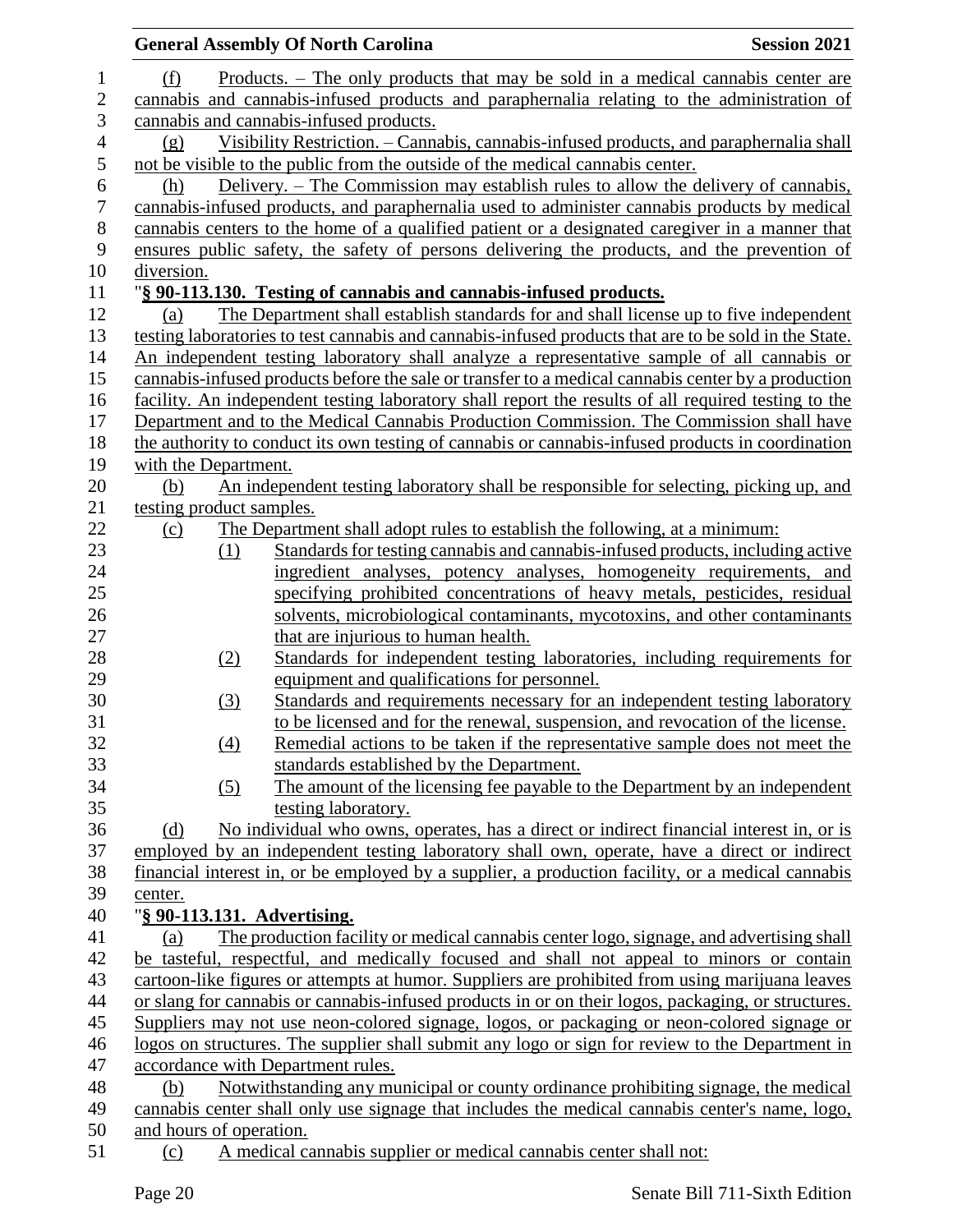|            |                  | <b>General Assembly Of North Carolina</b>                                                                                                                               | <b>Session 2021</b> |
|------------|------------------|-------------------------------------------------------------------------------------------------------------------------------------------------------------------------|---------------------|
|            | (1)              | Advertise in any manner that is viewable or can otherwise be perceived in a                                                                                             |                     |
|            |                  | public space, including, but not limited to, billboards, bus wraps, signs on                                                                                            |                     |
|            |                  | vehicles or benches, adopt-a-highway signs, or any format that may be                                                                                                   |                     |
|            |                  | viewable from sidewalks, walkways, or roads.                                                                                                                            |                     |
|            | (2)              | Distribute handbills in public areas.                                                                                                                                   |                     |
|            | (3)              | Advertise on television, radio, print, digital, or electronic media.                                                                                                    |                     |
|            | (4)              | Engage in advertising via marketing directed toward location-based devices                                                                                              |                     |
|            |                  | or electronic devices, including, but not limited to, cellular phones.                                                                                                  |                     |
|            | (5)              | Engage in any form of advertising which promotes the application or                                                                                                     |                     |
|            |                  | registration of people as qualified patients or promotes the services of a                                                                                              |                     |
|            |                  | physician or any other party which facilitates such application or registration.                                                                                        |                     |
|            | (6)              | Publicly sponsor sporting events, concerts, or other community or cultural                                                                                              |                     |
|            |                  | events.                                                                                                                                                                 |                     |
|            | <u>(7)</u>       | <u>Sell or give away promotional products such as t-shirts or any other items</u>                                                                                       |                     |
|            |                  | containing the name of the medical cannabis center.                                                                                                                     |                     |
|            | (8)              | Make therapeutic or health benefit claims related to cannabis                                                                                                           | <sub>or</sub>       |
|            |                  | cannabis-infused products.                                                                                                                                              |                     |
| (d)        |                  | The Commission may take action against a licensee or designated retailer who                                                                                            |                     |
|            |                  | engages in nonconforming signage or advertising, including specifying a period of time by which                                                                         |                     |
|            |                  | the licensee or designated retailer shall cease or remove the noncompliant signage or advertising                                                                       |                     |
|            |                  | or risk a fine, suspension of the license, or both.                                                                                                                     |                     |
| <u>(e)</u> |                  | A medical cannabis center may maintain a website that includes information about:                                                                                       |                     |
|            | (1)              | The location and hours of operation of the medical cannabis center.                                                                                                     |                     |
|            | (2)              | The product or service available at the medical cannabis center.                                                                                                        |                     |
|            | (3)              | The personnel affiliated with the medical cannabis center.                                                                                                              |                     |
|            | $\left(4\right)$ | The best practices that the medical cannabis center upholds.                                                                                                            |                     |
|            | (5)              | Educational material related to the medical use of cannabis, as defined by the                                                                                          |                     |
|            |                  | Department.                                                                                                                                                             |                     |
| (f)        |                  | All production facilities and medical cannabis centers owned and operated by a                                                                                          |                     |
|            |                  | supplier shall maintain a discreet, professional appearance that is compatible with existing                                                                            |                     |
|            |                  | commercial structures or land uses within the immediate area, including requirements to maintain                                                                        |                     |
|            |                  | the production facility or medical cannabis center in a manner to prevent blight, deterioration,<br>diminishment, or impairment of property values within the vicinity. |                     |
|            |                  | Advertisement of cannabis or cannabis-infused products in any manner except as                                                                                          |                     |
| $\Omega$   |                  | allowed in this Article is prohibited.                                                                                                                                  |                     |
| (h)        |                  | The Department, in consultation with the Commission, shall adopt rules to define and                                                                                    |                     |
|            |                  | monitor standards for a medical cannabis center's name, signage, and logo to ensure a medical                                                                           |                     |
|            |                  | rather than recreational disposition.                                                                                                                                   |                     |
|            |                  | "§ 90-113.132. Packaging of cannabis and cannabis-infused products.                                                                                                     |                     |
| (a)        |                  | Definitions. – The following definitions apply in this section:                                                                                                         |                     |
|            | (1)              | Child-resistant packaging. $- A$ package that is designed or constructed to be                                                                                          |                     |
|            |                  | significantly difficult for children under 5 years of age to open and not difficult                                                                                     |                     |
|            |                  | for normal adults to use properly, substantially similar to those defined by 16                                                                                         |                     |
|            |                  | $C.F.R.$ § 1700.20 (1995), opaque so that the packaging does not allow the                                                                                              |                     |
|            |                  | product to be seen without opening the packaging material, and resealable for                                                                                           |                     |
|            |                  | any product intended for more than a single use or containing multiple                                                                                                  |                     |
|            |                  | servings.                                                                                                                                                               |                     |
|            | (2)              | Exit packaging. $- A$ sealed, child-resistant packaging receptacle into which                                                                                           |                     |
|            |                  | pre-packaged cannabis products are placed at the retail point of sale at a                                                                                              |                     |
|            |                  | medical cannabis center.                                                                                                                                                |                     |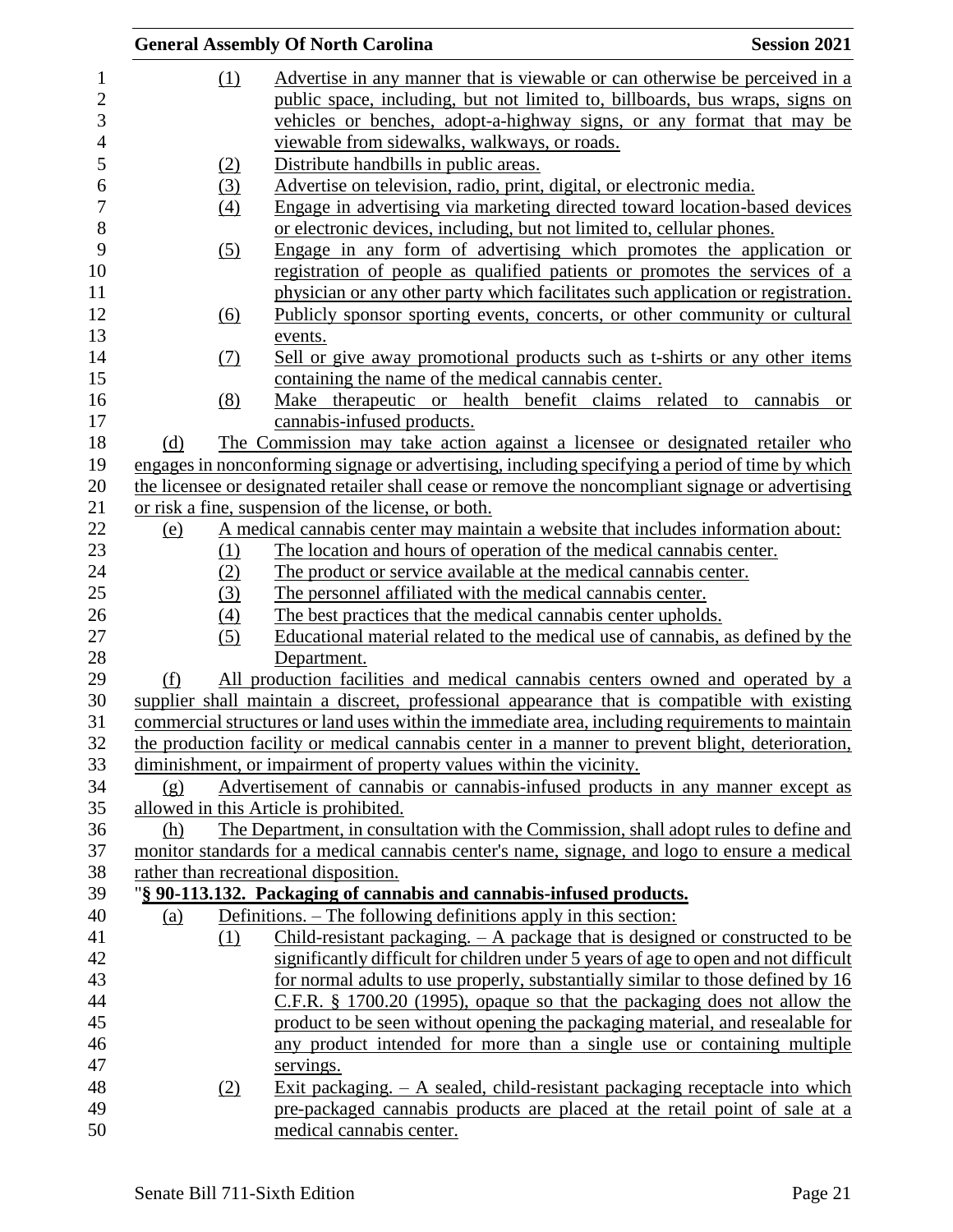|                         |                  | <b>General Assembly Of North Carolina</b>                                                           | <b>Session 2021</b> |
|-------------------------|------------------|-----------------------------------------------------------------------------------------------------|---------------------|
| (b)                     |                  | Suppliers shall safely package and accurately label cannabis or cannabis-infused                    |                     |
|                         |                  | products. All items sold at a medical cannabis center shall be properly labeled and contained in    |                     |
|                         |                  | child-resistant packaging. Labels shall not include strain names but may include cannabinoid and    |                     |
|                         |                  | terpene profiles for identification. Each label shall comply with State laws and rules and, at a    |                     |
| minimum, shall include: |                  |                                                                                                     |                     |
|                         | (1)              | The name of the medical cannabis center.                                                            |                     |
|                         | (2)              | The percentage of tetrahydrocannabinol and the percentage of cannabidiol                            |                     |
|                         |                  | within a profile tolerance range of ten percent $(10\%)$ . For edible cannabis                      |                     |
|                         |                  | products, the cannabinoid profile should be listed by milligrams per serving.                       |                     |
|                         | $\Omega$         | The name of the production facility.                                                                |                     |
|                         | $\left(4\right)$ | A conspicuous statement printed in all capital letters and in a color that                          |                     |
|                         |                  | provides a clear contrast to the background that reads, "NOT FOR RESALE.                            |                     |
|                         |                  | FOR MEDICAL USE ONLY. KEEP OUT OF THE REACH OF CHILDREN                                             |                     |
|                         |                  | AND ANIMALS.".                                                                                      |                     |
|                         | (5)              | The length of time it typically takes for the product to take effect.                               |                     |
|                         | (6)              | For edible cannabis-infused products, the disclosure of ingredients, possible                       |                     |
|                         |                  | allergens, nutritional fact panel, and a standard symbol indicating that the                        |                     |
|                         |                  | product contains cannabis.                                                                          |                     |
|                         | <u>(7)</u>       | The batch number and the harvest number from which the cannabis originates.                         |                     |
|                         | (8)              | The name of the qualified patient.                                                                  |                     |
|                         | (9)              | The name of the physician who issued the written certification.                                     |                     |
|                         | (10)             | The recommended dose according to the written certification.                                        |                     |
| (c)                     |                  | All cannabis products purchased in medical cannabis centers shall be placed in                      |                     |
|                         |                  | child-resistant exit packaging before leaving the medical cannabis center.                          |                     |
| <u>(d)</u>              |                  | The Department shall adopt rules to do, at a minimum, all of the following:                         |                     |
|                         | (1)              | Establish requirements and procedures for the safe, appropriate, and accurate                       |                     |
|                         |                  | packaging and labeling of cannabis and cannabis-infused products for human                          |                     |
|                         |                  | consumption, including prohibiting the use of any images designed or likely                         |                     |
|                         |                  | to appeal to minors, including cartoons, toys, animals, or children, any other                      |                     |
|                         |                  | likeness to images, characters, or phrases that are popularly used to advertise                     |                     |
|                         |                  | to children, or any imitation of candy packaging or labeling.                                       |                     |
|                         | (2)              | Establish requirements to ensure that cannabis and cannabis-infused products                        |                     |
|                         |                  | for human consumption are designed, marketed, and packaged in a manner                              |                     |
|                         |                  | that is appropriate for a medicinal product and that does not resemble                              |                     |
|                         |                  | commercially sold candies or other food that is typically marketed to children.                     |                     |
|                         | $\left(3\right)$ | Establish restrictions on the forms and appearance of edible cannabis-infused                       |                     |
|                         |                  | products in order to reduce their appeal to minors, including prohibiting edible                    |                     |
|                         |                  | cannabis products in the shapes of cartoons, toys, animals, or people.                              |                     |
|                         |                  | "§ 90-113.133. Disposal of cannabis.                                                                |                     |
| (a)                     |                  | All production center cannabis by-product, cannabis scrap, and harvested cannabis                   |                     |
|                         |                  | not intended for distribution to a medical cannabis center or independent testing laboratory shall  |                     |
|                         |                  | be destroyed and disposed of in accordance with Department rules. Documentation of destruction      |                     |
|                         |                  | and disposal shall be retained by the production center for a period of not less than one year. The |                     |
|                         |                  | production center shall maintain a record of the date of destruction and the amount destroyed.      |                     |
| (b)                     |                  | A medical cannabis center shall destroy all cannabis and cannabis-infused products                  |                     |
|                         |                  | that are not sold to registry identification cardholders in accordance with Department rules. The   |                     |
|                         |                  | medical cannabis center shall retain documentation of the destruction and disposal for a period     |                     |
|                         |                  | of not less than one year. The medical cannabis center shall maintain a record of the date of       |                     |
|                         |                  | destruction and the amount destroyed.                                                               |                     |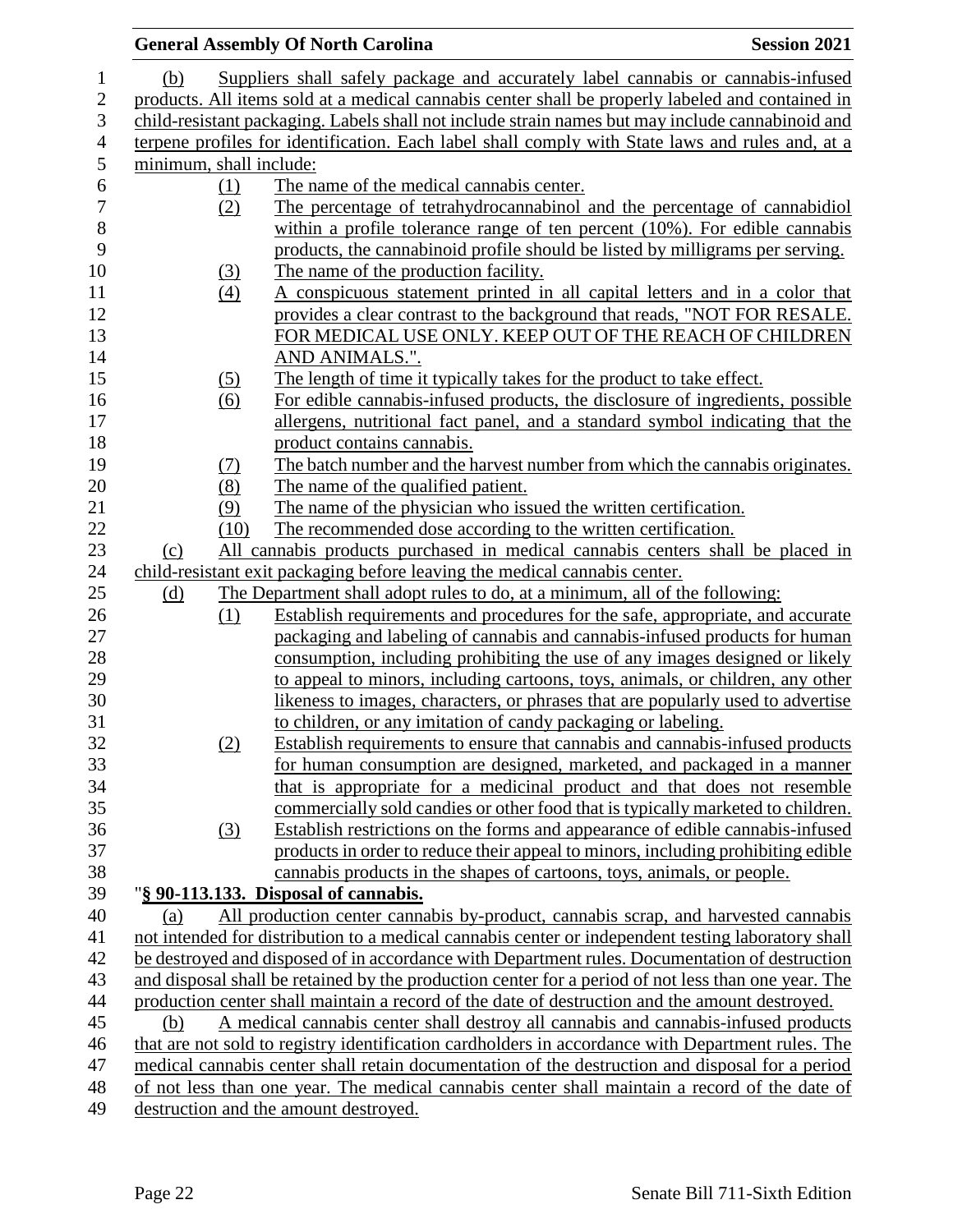|                  |                               | <b>General Assembly Of North Carolina</b>                                                           | <b>Session 2021</b> |
|------------------|-------------------------------|-----------------------------------------------------------------------------------------------------|---------------------|
| 1                | (c)                           | A medical cannabis center shall destroy all unused cannabis products that are returned              |                     |
| $\mathbf{2}$     |                               | to the medical cannabis center by a former qualifying patient who no longer qualifies for the use   |                     |
| $\mathfrak{Z}$   |                               | of medical cannabis or the former qualifying patient's caregiver.                                   |                     |
| $\overline{4}$   |                               | "§ 90-113.134. North Carolina Cannabis Research Program.                                            |                     |
| $\mathfrak s$    | (a)                           | It is the intent of the General Assembly that the North Carolina Collaboratory                      |                     |
| 6                |                               | undertake objective, scientific research regarding the administration of cannabis or                |                     |
| $\boldsymbol{7}$ |                               | cannabis-infused products as part of medical treatment. The Collaboratory shall create a program    |                     |
| $8\,$            |                               | to be known as the North Carolina Cannabis Research Program.                                        |                     |
| 9                | (b)                           | The research conducted under this section may involve the development of quality                    |                     |
| 10               |                               | control, purity, and labeling standards for cannabis dispensed through the regulated medical        |                     |
| 11               |                               | cannabis supply system; sound advice and recommendations on the best practices for the safe         |                     |
| 12               |                               | and efficient cultivation of cannabis; and analysis of genetic and healing properties of the many   |                     |
| 13               |                               | varied strains of cannabis to determine which strains may be best suited for a particular condition |                     |
| 14               | or treatment.                 |                                                                                                     |                     |
| 15               | (c)                           | Notwithstanding any other provision of State law, and subject to the requirements of                |                     |
| 16               |                               | the Commission, the Collaboratory and its academic research partners may possess, transport,        |                     |
| 17               |                               | store, test, and dispose of cannabis as necessary to conduct scientific research pursuant to this   |                     |
| 18               | section.                      |                                                                                                     |                     |
| 19               |                               | "§ 90-113.136. North Carolina Medical Cannabis Program Fund.                                        |                     |
| 20               |                               | There is established within the Department the North Carolina Medical Cannabis Program              |                     |
| 21               |                               | Fund to ensure the availability of funds necessary to carry out the Department's responsibilities   |                     |
| 22               |                               | under this Article. All monies collected pursuant to this Article shall be deposited into the Fund. |                     |
| 23               |                               | The Fund shall be used for direct and indirect costs associated with the implementation,            |                     |
| 24               |                               | administration, and enforcement of this Article. Revenues generated in excess of the amount         |                     |
| 25<br>26         |                               | needed to implement, administer, and enforce this Article shall be annually distributed to the      |                     |
| 27               | State General Fund.           | "§ 90-113.137. Self-supporting requirement; use of excess revenue.                                  |                     |
| 28               | (a)                           | <u>Self-Supporting Requirement. – The system revenues from license fees and monthly</u>             |                     |
| 29               |                               | gross revenue fees are appropriated to the Commission to fund in the following order of priority:   |                     |
| 30               | (1)                           | Costs associated with establishing and operating the regulated medical                              |                     |
| 31               |                               | cannabis supply system established under this section.                                              |                     |
| 32               | (2)                           | The registry system established under G.S. 90-113.119.                                              |                     |
| 33               | (3)                           | The North Carolina Cannabis Research Program established under                                      |                     |
| 34               |                               | G.S. 90-113.134, limited to an amount of funding to be determined by the                            |                     |
| 35               |                               | Commission.                                                                                         |                     |
| 36               | (b)                           | Use of Excess Revenues. $-$ Any revenues remaining at the end of a fiscal year after                |                     |
| 37               |                               | the Commission fully funds the priorities set forth in subsection (a) of this section shall be      |                     |
| 38               |                               | transferred at the beginning of the subsequent fiscal year to the General Fund.                     |                     |
| 39               |                               | "§ 90-113.138. Reserved for future codification purposes.                                           |                     |
| 40               |                               | "§ 90-113.139. Reserved for future codification purposes.                                           |                     |
| 41               | "§ 90-113.140. Annual report. |                                                                                                     |                     |
| 42               | (a)                           | The Department, in consultation with the Commission and the Advisory Board, shall                   |                     |
| 43               |                               | report annually on the effectiveness of the medical cannabis program operated pursuant to this      |                     |
| 44               |                               | Article and recommendations for any changes to the program. The report shall, without               |                     |
| 45               |                               | disclosing any identifying information about cardholders, physicians, qualified patients,           |                     |
| 46               |                               | designated caregivers, or suppliers, contain the following, at a minimum:                           |                     |
| 47               | <u>(1)</u>                    | The number of registry identification card applications submitted, approved,                        |                     |
| 48               |                               | and renewed.                                                                                        |                     |
| 49               | (2)                           | The number of written certifications provided by physicians and the                                 |                     |
| 50               |                               | percentage distribution by areas of physician specialty.                                            |                     |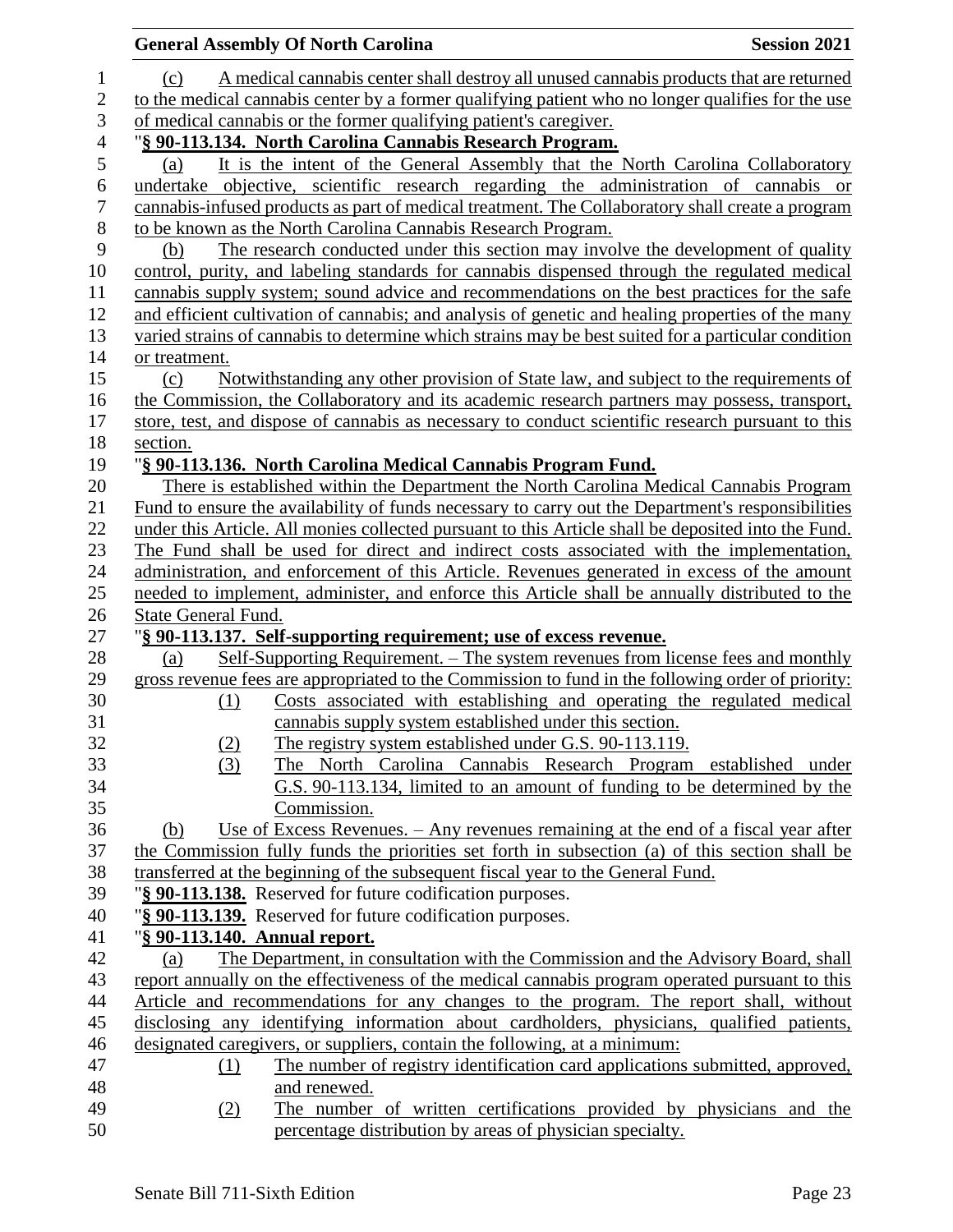|                  |                              | <b>General Assembly Of North Carolina</b>                                                    | <b>Session 2021</b> |
|------------------|------------------------------|----------------------------------------------------------------------------------------------|---------------------|
| $\mathbf{1}$     | (3)                          | The number of qualifying patients and designated caregivers served by each                   |                     |
| $\overline{2}$   |                              | medical cannabis center during the report year.                                              |                     |
| 3                | (4)                          | The nature of the debilitating medical conditions of the qualifying patients and             |                     |
| 4                |                              | a breakdown of qualifying patients by age group.                                             |                     |
| 5                | (5)                          | The nature and percentage distribution of delivery methods of cannabis and                   |                     |
| 6                |                              | cannabis-infused products used and the average daily doses dispensed per                     |                     |
| $\boldsymbol{7}$ |                              | delivery method.                                                                             |                     |
| 8                | (6)                          | The new debilitating medical conditions added by the Advisory Board, if any.                 |                     |
| 9                | <u>(7)</u>                   | The number of registry identification cards denied, suspended, or revoked.                   |                     |
| 10               | (8)                          | The number of physicians providing written certifications for qualifying                     |                     |
| 11               |                              | patients and the percentage distribution of their areas of specialty.                        |                     |
| 12               | (9)                          | The number of suppliers, production facilities, and medical cannabis centers                 |                     |
| 13               |                              | by county.                                                                                   |                     |
| 14               |                              | The report shall be submitted to the Joint Legislative Oversight Committee on Health         |                     |
| 15               | (b)                          |                                                                                              |                     |
| 16               |                              | and Human Services and to the Joint Legislative Oversight Committee on Justice and Public    |                     |
|                  |                              | Safety by October 1 of each year, beginning in the first year in which cannabis or           |                     |
| 17               |                              | cannabis-infused products are sold in medical cannabis centers.                              |                     |
| 18               | (c)                          | The Department may develop methodologically valid surveys to be taken by qualified           |                     |
| 19               |                              | patients to determine the effects of the use of medical cannabis. The Commission may require |                     |
| 20               |                              | completion of a survey by each patient dispensed medical cannabis in order to assure the     |                     |
| 21               |                              | methodological validity of survey results and avoid selection bias. If patient surveys are   |                     |
| 22               |                              | conducted, the results shall be reported with no individually identifying information.       |                     |
| 23               |                              | "§ 90-113.141. Construction of Article.                                                      |                     |
| 24               |                              | This Article shall not be construed to do any of the following:                              |                     |
| 25               | (1)                          | Allow for a violation of any law other than for conduct in compliance with the               |                     |
| 26               |                              | provisions of this Article.                                                                  |                     |
| 27               | (2)                          | Affect or repeal laws relating to nonmedical use, possession, production, or                 |                     |
| 28               |                              | sale of cannabis.                                                                            |                     |
| 29               | (3)                          | Authorize the use of cannabis by anyone other than a qualified patient.                      |                     |
| 30               | (4)                          | Permit the operation of any vehicle, aircraft, train, or boat while under the                |                     |
| 31               |                              | influence of cannabis.                                                                       |                     |
| 32               | (5)                          | Require the violation of federal law or purport to give immunity under federal               |                     |
| 33               |                              | law.                                                                                         |                     |
| 34               | (6)                          | Require any accommodation of any on-site medical use of cannabis in any                      |                     |
| 35               |                              | correctional institution or detention facility or place of education or                      |                     |
| 36               |                              | employment, or of smoking or vaping cannabis in any public place.                            |                     |
| 37               | (7)                          | Require a health insurance provider, health care plan, property and casualty                 |                     |
| 38               |                              | insurer, or medical assistance program to be liable for or reimburse a claim                 |                     |
| 39               |                              | for the medical use of cannabis. Consultations in which physicians diagnose                  |                     |
| 40               |                              | debilitating medical conditions and complete written certifications shall be                 |                     |
| 41               |                              | reimbursed consistent with any other visit to a health care facility.                        |                     |
| 42               | (8)                          | Affect or repeal laws relating to negligence or professional malpractice on the              |                     |
| 43               |                              | part of a qualified patient, designated caregiver, physician, supplier, or                   |                     |
| 44               |                              | supplier's agents or employees.                                                              |                     |
| 45               | (9)                          | Impair the ability of any party to prohibit or limit smoking or vaping of                    |                     |
| 46               |                              | cannabis on his or her private property.                                                     |                     |
| 47               | (10)                         | Impair the ability of a community association to prohibit or limit smoking or                |                     |
| 48               |                              | vaping of cannabis in a common area through the community association's                      |                     |
| 49               |                              | declaration or bylaws.                                                                       |                     |
| 50               | "§ 90-113.142. Severability. |                                                                                              |                     |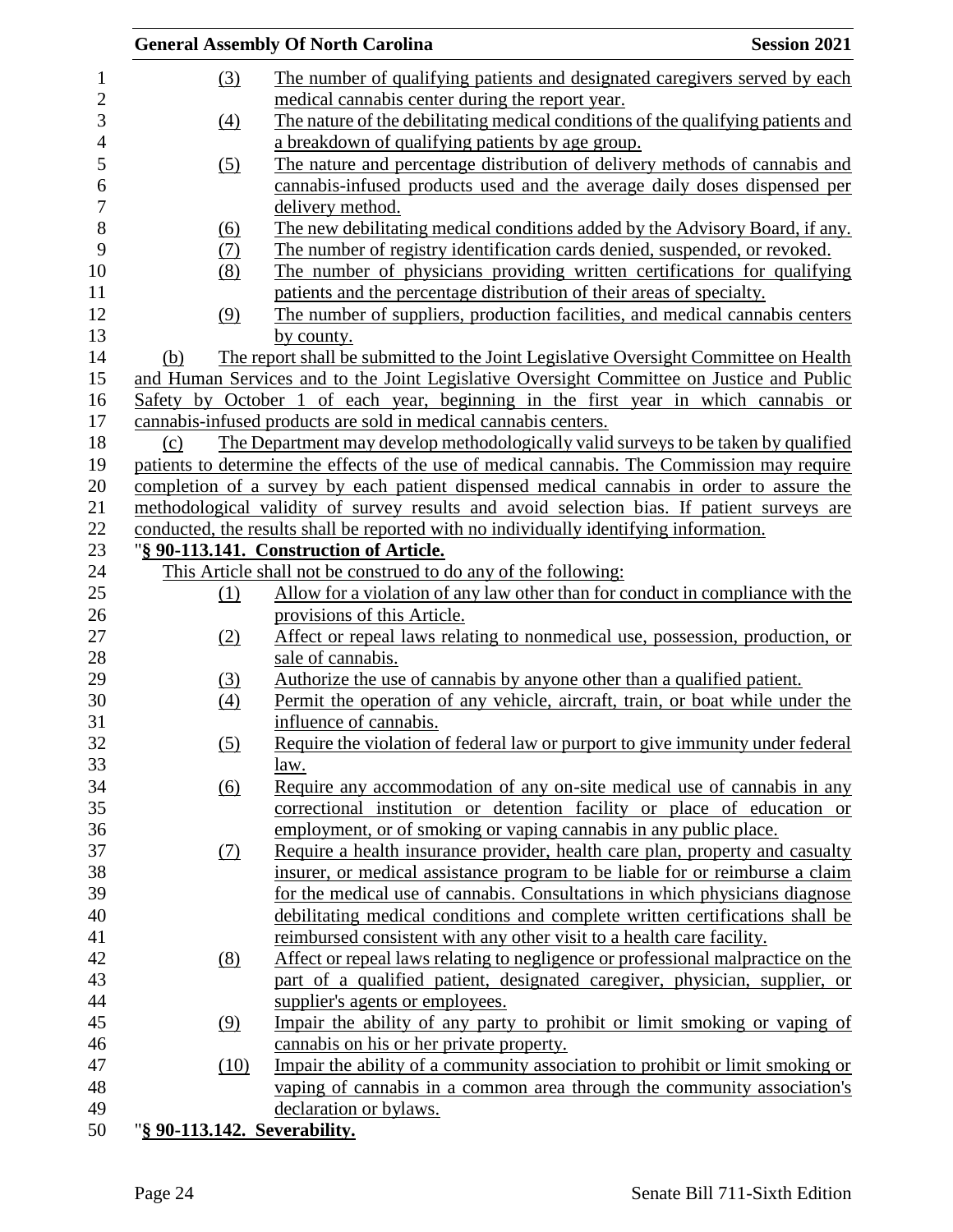| <b>General Assembly Of North Carolina</b> |  |  |
|-------------------------------------------|--|--|
|-------------------------------------------|--|--|

| $\mathbf{1}$     |                     | The provisions of this Article are severable. If any provision of this Article is held invalid by   |
|------------------|---------------------|-----------------------------------------------------------------------------------------------------|
| $\mathbf{2}$     |                     | a court of competent jurisdiction, the invalidity shall not affect other provisions of this Article |
| 3                |                     | which can be given effect without the invalid provision."                                           |
| $\overline{4}$   |                     | <b>SECTION 2.(a)</b> The initial appointments made to the Compassionate Use Advisory                |
| 5                |                     | Board under G.S. 90-113.113 shall be made not later than 45 days after the effective date of this   |
| 6                |                     | act. In order to allow for the staggering of terms, the initial term for each member appointed      |
| $\boldsymbol{7}$ |                     | pursuant to G.S. 90-113.113(a)(1)a. and (a)(1)c. shall be four years; for each member appointed     |
| $8\,$            |                     | pursuant to G.S. 90-113.113(a)(1)b., (a)(1)d., and (a)(1)e., the initial term shall be three years; |
| 9                |                     | for each member appointed pursuant to G.S. 90-113.113(a)(1)f. and (a)(1)g. the initial term shall   |
| 10               |                     | be two years; and the initial term for members appointed pursuant to G.S. 90-113.113(a)(2) and      |
| 11               |                     | $(a)(3)$ shall be one year. Subsequent appointments shall be for the full four-year term in         |
| 12               |                     | accordance with G.S. 90-113.113(b).                                                                 |
| 13               |                     | <b>SECTION 2.(b)</b> The initial appointments made to the Medical Cannabis Production               |
| 14               |                     | Commission under G.S. 90-113.118 shall be made not later than 45 days after the effective date      |
| 15               |                     | of this act, and the Commission must hold their first meeting not later than 60 days after the      |
| 16               |                     | effective date of this act. Within 270 days of the first meeting, the Commission must adopt rules,  |
| 17               |                     | as required by G.S. 90-113.118(k), and establish the medical cannabis supply system, as required    |
| 18               |                     | by G.S. 90-113.119. In order to provide for the staggering of terms, the initial term for each      |
| 19               |                     | member appointed under G.S. 90-113.118(a)(1)a. and (a)(7) shall be one year. The initial term       |
| 20               |                     | for members appointed pursuant to G.S. 90-113.118(8) through (9) shall be two years. The initial    |
| 21               |                     | term for members appointed pursuant to G.S. 90-113.118(a)(1)b. shall be three years. The initial    |
| 22               |                     | term for members appointed pursuant to G.S. 90-113.118(5) through (6) shall be four years.          |
| 23               |                     | Subsequent appointments shall be for the full four-year term in accordance with                     |
| 24               | G.S. 90-113.118(b). |                                                                                                     |
| 25               |                     | <b>SECTION 2.(c)</b> Within 270 days of the effective date of this act, the Department of           |
| 26               |                     | Health and Human Services must adopt rules as required by G.S. 90-113.115(h).                       |
| 27               |                     | <b>SECTION 3.</b> G.S. 105-164.13 reads as rewritten:                                               |
| 28               |                     | "§ 105-164.13. Retail sales and use tax.                                                            |
| 29               |                     | The sale at retail and the use, storage, or consumption in this State of the following items are    |
| 30               |                     | specifically exempted from the tax imposed by this Article:                                         |
| 31               |                     |                                                                                                     |
| 32               | (13e)               | Cannabis or cannabis-infused products sold by a medical cannabis center to a                        |
| 33               |                     | registry identification cardholder. The terms "cannabis," "cannabis-infused                         |
| 34               |                     | product," "medical cannabis center," and "registry identification cardholder"                       |
| 35               |                     | have the same meanings as defined in G.S. 90-113.112.                                               |
| 36               |                     | 11                                                                                                  |
| 37               |                     | <b>SECTION 4.</b> G.S. 106-121 reads as rewritten:                                                  |
| 38               |                     | "§ 106-121. Definitions and general consideration.                                                  |
| 39               |                     | For the purpose of this Article:                                                                    |
| 40               |                     |                                                                                                     |
| 41               | (6)                 | The term "drug" means all of the following:                                                         |
| 42               |                     | Articles recognized in the official United States Pharmacopoeia,<br>a.                              |
| 43               |                     | official Homeopathic Pharmacopoeia of the United States, or official                                |
| 44               |                     | National Formulary, or any supplement to any of them; and them.                                     |
| 45               |                     | Articles intended for use in the diagnosis, cure, mitigation, treatment<br>$\mathbf b$ .            |
| 46               |                     | or prevention of disease in man or other animals; and animals, except                               |
| 47               |                     | cannabis-infused products,<br>as<br>defined<br>for cannabis<br><sub>or</sub><br>in                  |
| 48               |                     | G.S. 90-113.114, that are manufactured by a production facility or sold                             |
| 49               |                     | by a medical cannabis center, as defined in G.S. 90-113.112.                                        |
| 50               |                     | Articles (other than food) intended to affect the structure or any<br>$\mathbf{c}$ .                |
| 51               |                     | function of the body of man or other animals; and animals.                                          |
|                  |                     |                                                                                                     |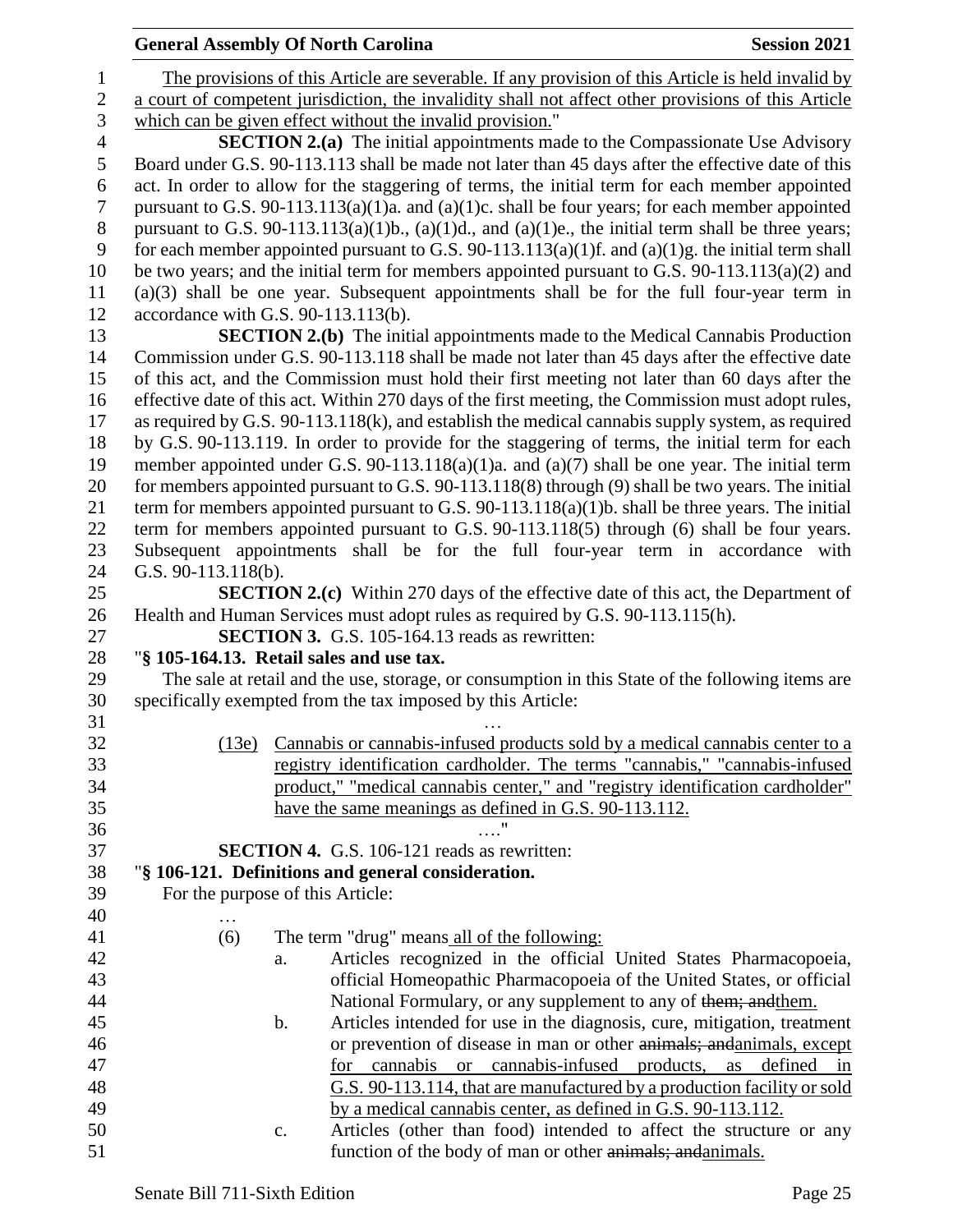|                                                                                                      |                                                                                                                                                |                   |                | <b>General Assembly Of North Carolina</b>                                                                                                                                                                                                                               | <b>Session 2021</b> |
|------------------------------------------------------------------------------------------------------|------------------------------------------------------------------------------------------------------------------------------------------------|-------------------|----------------|-------------------------------------------------------------------------------------------------------------------------------------------------------------------------------------------------------------------------------------------------------------------------|---------------------|
|                                                                                                      |                                                                                                                                                |                   | d.             | Articles intended for use as a component of any article specified in<br>paragraphs a, b or c; but does not include devices or their components,<br>parts, or accessories.                                                                                               |                     |
|                                                                                                      |                                                                                                                                                | (8)               |                | The term "food" means all of the following:                                                                                                                                                                                                                             |                     |
|                                                                                                      |                                                                                                                                                |                   | a.             | Articles used for food or drink for man or other animals, except for<br>cannabis or cannabis-infused products, as defined in G.S. 90-113.112,<br>that are manufactured by a production facility or sold by a medical<br>cannabis center, as defined in G.S. 90-113.112. |                     |
|                                                                                                      |                                                                                                                                                |                   | b.             | Chewing gum, and gum.                                                                                                                                                                                                                                                   |                     |
|                                                                                                      |                                                                                                                                                |                   | $\mathbf{c}$ . | Articles used for components of any such article.                                                                                                                                                                                                                       |                     |
|                                                                                                      |                                                                                                                                                | $^{\prime\prime}$ |                | <b>SECTION 4.5.(a)</b> G.S. 15A-974 reads as rewritten:                                                                                                                                                                                                                 |                     |
|                                                                                                      |                                                                                                                                                |                   |                | "§ 15A-974. Exclusion or suppression of unlawfully obtained evidence.                                                                                                                                                                                                   |                     |
|                                                                                                      |                                                                                                                                                |                   |                | Upon timely motion, evidence must be suppressed if:                                                                                                                                                                                                                     |                     |
|                                                                                                      | (a)                                                                                                                                            | (1)               |                | Its exclusion is required by the Constitution of the United States or the                                                                                                                                                                                               |                     |
|                                                                                                      |                                                                                                                                                |                   |                | Constitution of the State of North Carolina; or                                                                                                                                                                                                                         |                     |
|                                                                                                      |                                                                                                                                                | (2)               |                | It is obtained as a result of a substantial violation of the provisions of this                                                                                                                                                                                         |                     |
|                                                                                                      |                                                                                                                                                |                   |                | Chapter. In determining whether a violation is substantial, the court must                                                                                                                                                                                              |                     |
|                                                                                                      |                                                                                                                                                |                   |                | consider all the circumstances, including:                                                                                                                                                                                                                              |                     |
|                                                                                                      |                                                                                                                                                |                   | a.             | The importance of the particular interest violated;                                                                                                                                                                                                                     |                     |
|                                                                                                      |                                                                                                                                                |                   | $\mathbf b$ .  | The extent of the deviation from lawful conduct;                                                                                                                                                                                                                        |                     |
|                                                                                                      |                                                                                                                                                |                   | $\mathbf{c}$ . | The extent to which the violation was willful;                                                                                                                                                                                                                          |                     |
|                                                                                                      |                                                                                                                                                |                   | d.             | The extent to which exclusion will tend to deter future violations of                                                                                                                                                                                                   |                     |
|                                                                                                      |                                                                                                                                                |                   |                | this Chapter.                                                                                                                                                                                                                                                           |                     |
|                                                                                                      |                                                                                                                                                |                   |                | Evidence shall not be suppressed under this subdivision if the person                                                                                                                                                                                                   |                     |
|                                                                                                      |                                                                                                                                                |                   |                | committing the violation of the provision or provisions under this Chapter<br>acted under the objectively reasonable, good faith belief that the actions were                                                                                                           |                     |
|                                                                                                      |                                                                                                                                                |                   | lawful.        |                                                                                                                                                                                                                                                                         |                     |
|                                                                                                      | $\left( a1\right)$                                                                                                                             |                   |                | If evidence was obtained as the result of a search that was supported by probable                                                                                                                                                                                       |                     |
| cause at the time of the search, no evidence obtained as a result of that search shall be suppressed |                                                                                                                                                |                   |                |                                                                                                                                                                                                                                                                         |                     |
|                                                                                                      |                                                                                                                                                |                   |                | solely on the basis of either of the following:                                                                                                                                                                                                                         |                     |
|                                                                                                      |                                                                                                                                                | (1)               |                | A subsequent determination that a substance believed to be a controlled                                                                                                                                                                                                 |                     |
|                                                                                                      |                                                                                                                                                |                   |                | substance at the time of the search was not a controlled substance.                                                                                                                                                                                                     |                     |
|                                                                                                      |                                                                                                                                                | (2)               |                | A subsequent determination that the presence of a controlled substance at the                                                                                                                                                                                           |                     |
|                                                                                                      |                                                                                                                                                |                   |                | time of the search was not a violation of law.                                                                                                                                                                                                                          |                     |
|                                                                                                      | (b)                                                                                                                                            |                   |                | The court, in making a determination whether or not evidence shall be suppressed                                                                                                                                                                                        |                     |
|                                                                                                      | under this section, shall make findings of fact and conclusions of law which shall be included in<br>the record, pursuant to G.S. 15A-977(f)." |                   |                |                                                                                                                                                                                                                                                                         |                     |
|                                                                                                      |                                                                                                                                                |                   |                |                                                                                                                                                                                                                                                                         |                     |
|                                                                                                      |                                                                                                                                                |                   |                | <b>SECTION 4.5.(b)</b> This section becomes effective December 1, 2022, and applies to<br>motions filed on or after that date.                                                                                                                                          |                     |
|                                                                                                      |                                                                                                                                                |                   |                | <b>SECTION 5.</b> G.S. 90-87(16) reads as rewritten:                                                                                                                                                                                                                    |                     |
|                                                                                                      |                                                                                                                                                | "(16)             |                | "Marijuana" means all parts of the plant of the genus Cannabis, whether                                                                                                                                                                                                 |                     |
|                                                                                                      |                                                                                                                                                |                   |                | growing or not; the seeds thereof; the resin extracted from any part of such                                                                                                                                                                                            |                     |
|                                                                                                      |                                                                                                                                                |                   |                | plant; and every compound, manufacture, salt, derivative, mixture, or                                                                                                                                                                                                   |                     |
|                                                                                                      |                                                                                                                                                |                   |                | preparation of such plant, its seeds or resin, but shall not include the mature                                                                                                                                                                                         |                     |
|                                                                                                      |                                                                                                                                                |                   |                | stalks of such plant, fiber produced from such stalks, oil, or cake made from                                                                                                                                                                                           |                     |
|                                                                                                      |                                                                                                                                                |                   |                | the seeds of such plant, any other compound, manufacture, salt, derivative,                                                                                                                                                                                             |                     |
|                                                                                                      |                                                                                                                                                |                   |                | mixture, or preparation of such mature stalks (except the resin extracted                                                                                                                                                                                               |                     |
|                                                                                                      |                                                                                                                                                |                   |                | therefrom), fiber, oil, or cake, or the sterilized seed of such plant which is                                                                                                                                                                                          |                     |
|                                                                                                      |                                                                                                                                                |                   |                | incapable of germination. The term does not include industrial hemp as                                                                                                                                                                                                  |                     |